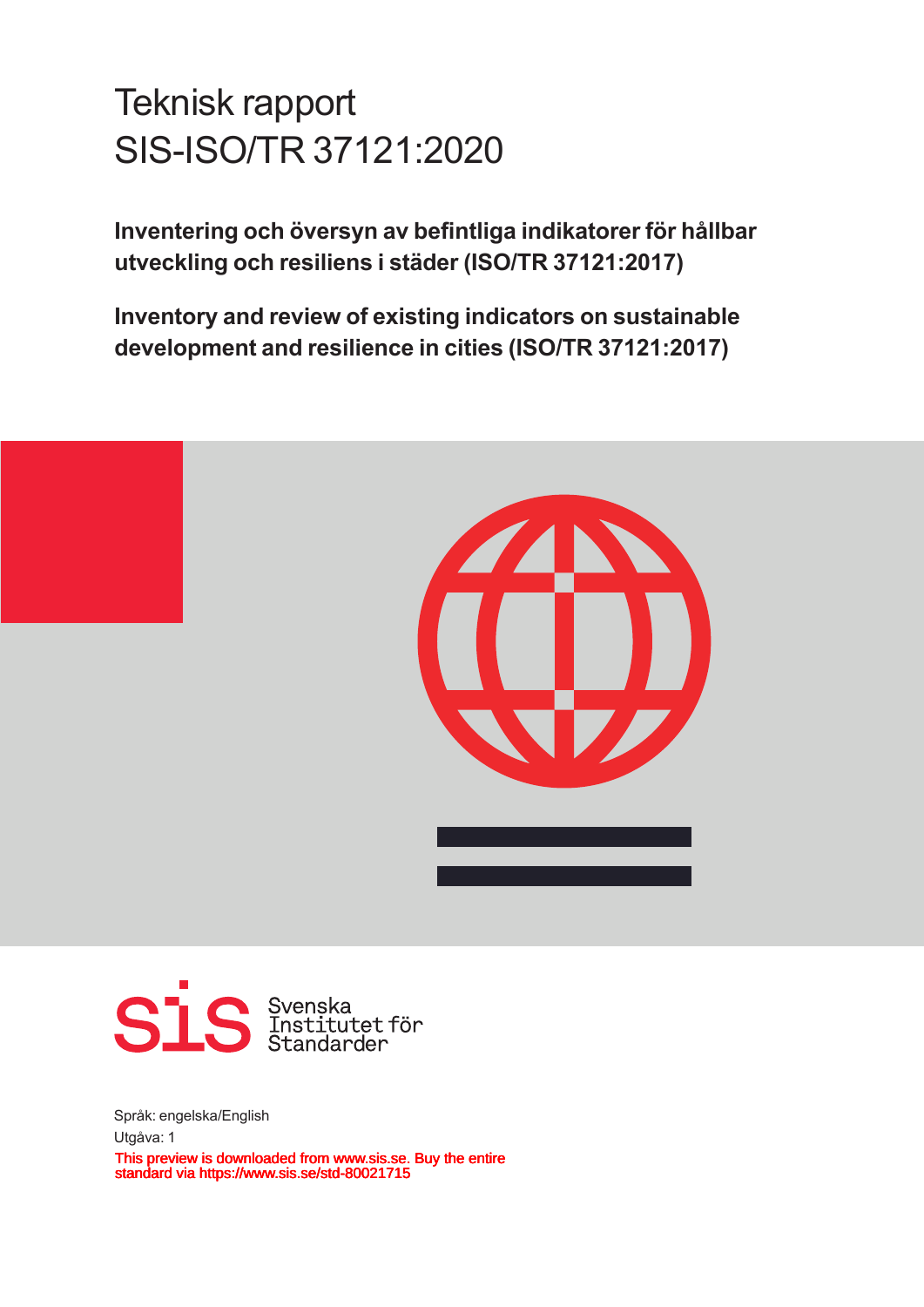

Den här standarden kan hjälpa dig att effektivisera och kvalitetssäkra ditt arbete. SIS har fler tjänster att erbjuda dig för att underlätta tillämpningen av standarder i din verksamhet.

#### **SIS Abonnemang**

Snabb och enkel åtkomst till gällande standard med SIS Abonnemang, en prenumerationstjänst genom vilken din organisation får tillgång till all världens standarder, senaste uppdateringarna och där hela din organisation kan ta del av innehållet i prenumerationen.

#### **Utbildning, event och publikationer**

Vi erbjuder även utbildningar, rådgivning och event kring våra mest sålda standarder och frågor kopplade till utveckling av standarder. Vi ger också ut handböcker som underlättar ditt arbete med att använda en specifik standard.

#### **Vill du delta i ett standardiseringsprojekt?**

Genom att delta som expert i någon av SIS 300 tekniska kommittéer inom CEN (europeisk standardisering) och/eller ISO (internationell standardisering) har du möjlighet att påverka standardiseringsarbetet i frågor som är viktiga för din organisation. Välkommen att kontakta SIS för att få veta mer!

#### **Kontakt**

Skriv till [kundservice@sis.se](mailto:kundservice%40sis.se?subject=kontakt), besök [sis.se](https://www.sis.se) eller ring 08 - 555 523 10

**© Copyright/Upphovsrätten till denna produkt tillhör Svenska institutet för standarder, Stockholm, Sverige. Upphovsrätten och användningen av denna produkt regleras i slutanvändarlicensen som återfinns på [sis.se/slutanvandarlicens](https://www.sis.se/slutanvandarlicens) och som du automatiskt blir bunden av när du använder produkten. För ordlista och förkortningar se [sis.se/ordlista](https://www.sis.se/ordlista).**

© Copyright Svenska institutet för standarder, Stockholm, Sweden. All rights reserved. The copyright and use of this product is governed by the end-user licence agreement which you automatically will be bound to when using the product. You will find the licence at [sis.se/enduserlicenseagreement](https://www.sis.se/enduserlicenseagreement).

Upplysningar om sakinnehållet i standarden lämnas av Svenska institutet för standarder, telefon 08 - 555 520 00. Standarder kan beställas hos SIS som även lämnar allmänna upplysningar om svensk och utländsk standard.

Dokumentet är framtaget av kommittén för Hållbara städer och samhällen, SIS/TK 588.

Har du synpunkter på innehållet i den här standarden, vill du delta i ett kommande revideringsarbete eller vara med och ta fram andra standarder inom området? Gå in på [www.sis.se](https://www.sis.se) - där hittar du mer information.

Fastställd: 2020-04-29 ICS: 13.020.20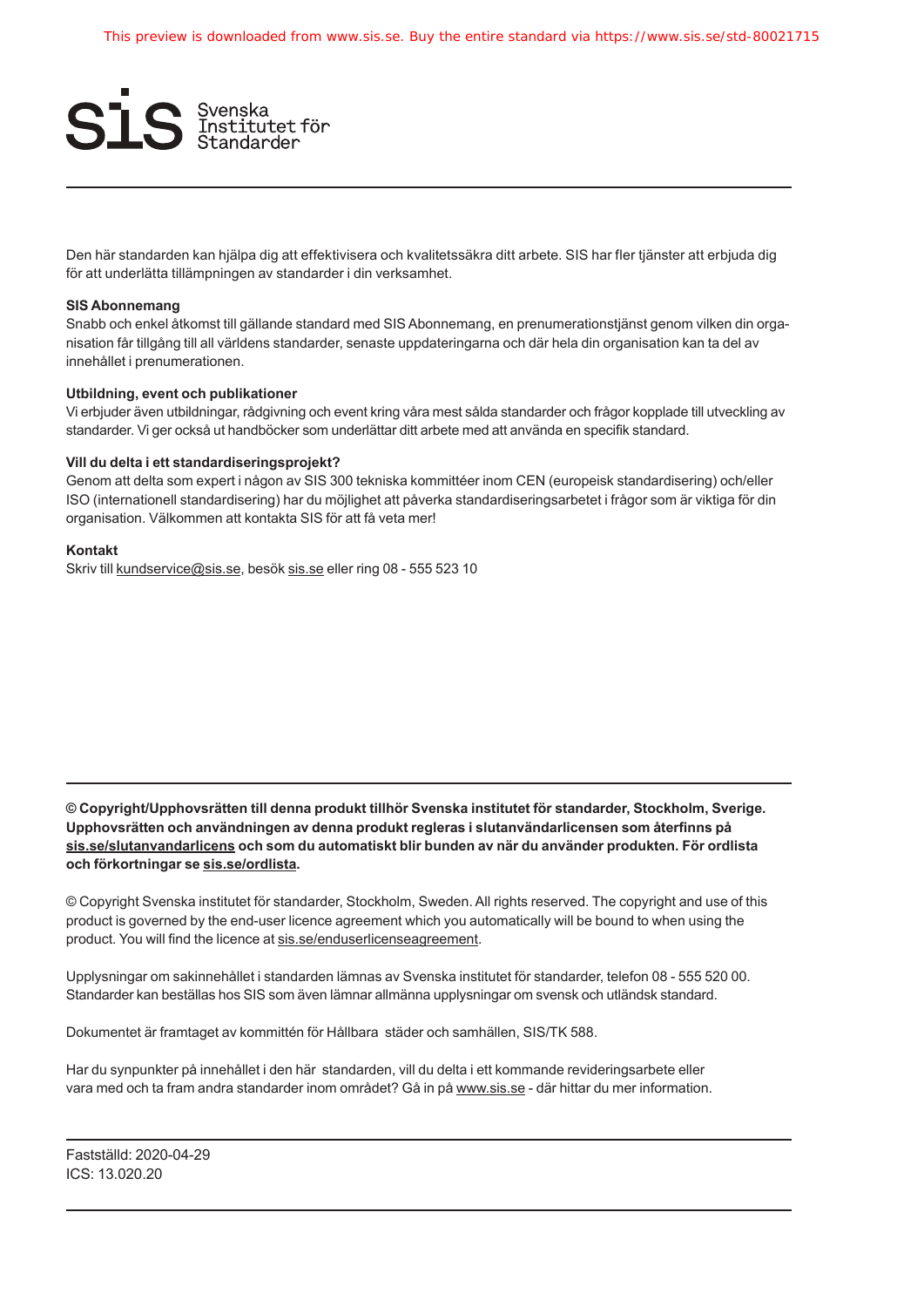

Denna tekniska rapport är inte en svensk standard. Detta dokument innehåller den engelska språkversionen av ISO/TR 37121:2017, utgåva 1.

This Technical Report is not a Swedish Standard. This document contains the English language version of ISO/TR 37121:2017, edition 1.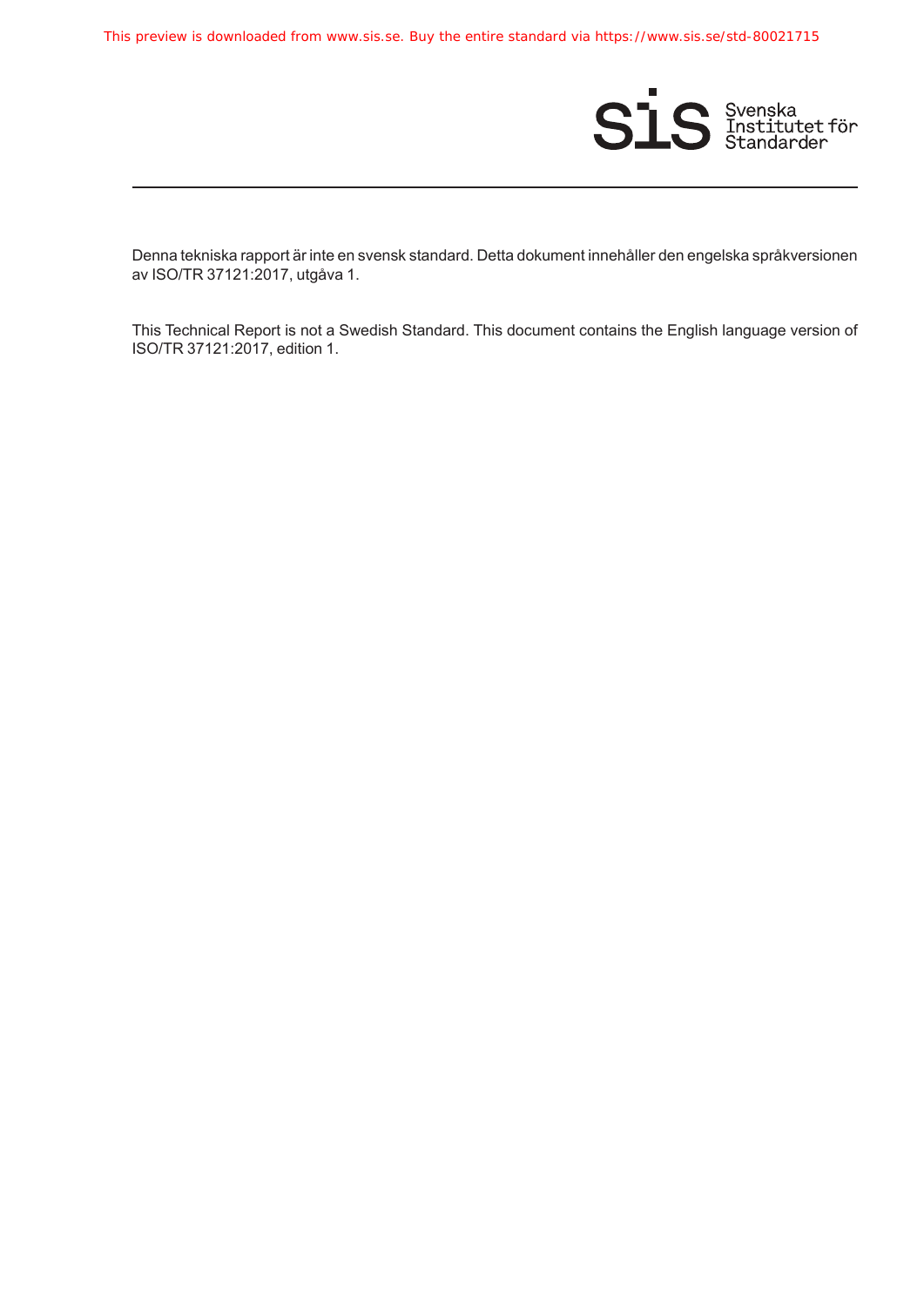This preview is downloaded from www.sis.se. Buy the entire standard via https://www.sis.se/std-80021715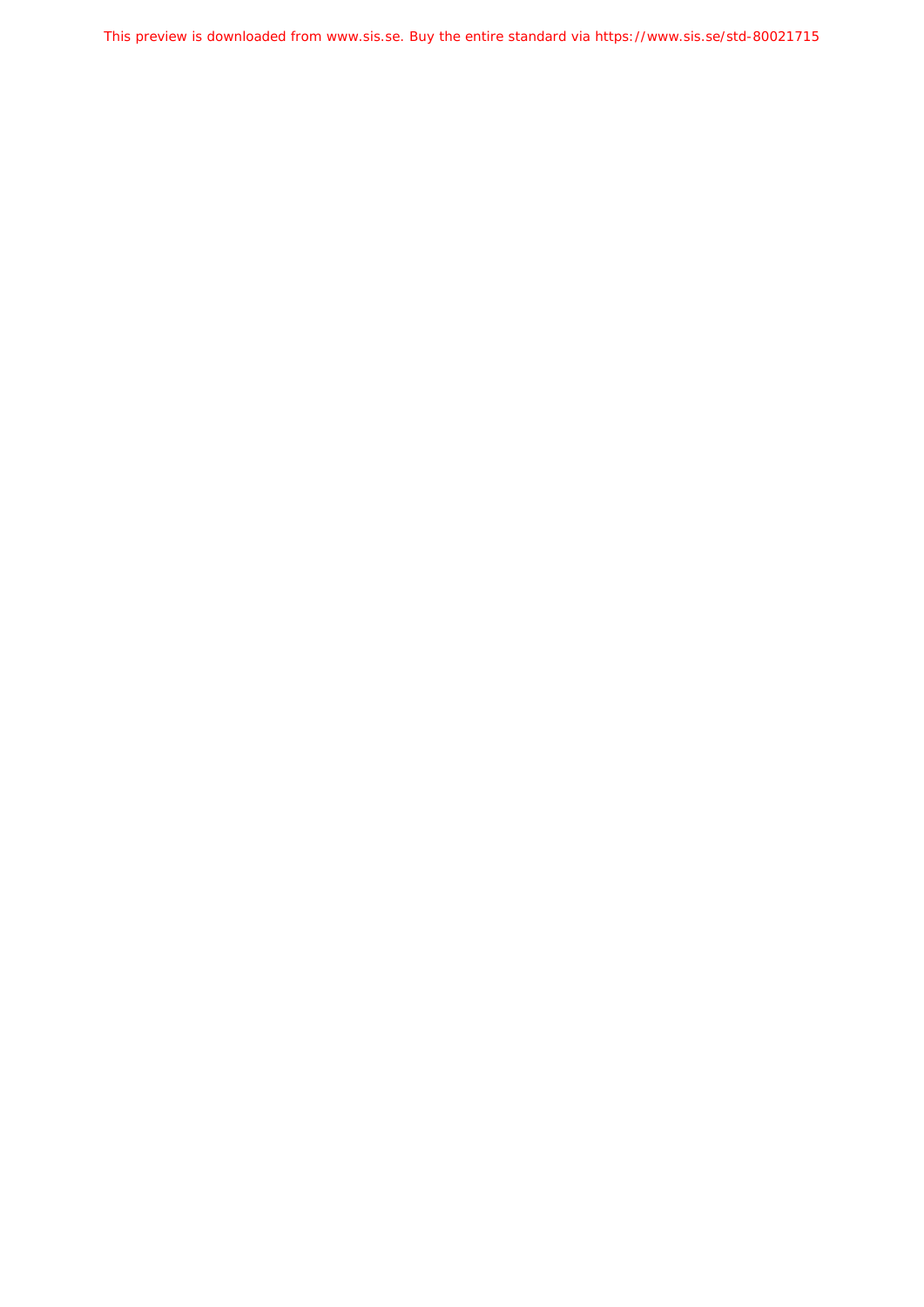# **Contents** Page

| 1 |      |                                                                                                                |  |
|---|------|----------------------------------------------------------------------------------------------------------------|--|
| 2 |      |                                                                                                                |  |
| 3 |      |                                                                                                                |  |
| 4 |      | Compilation of guidelines and approaches <b>Exercise Active 2018</b> 1                                         |  |
|   | 4.1  |                                                                                                                |  |
|   | 4.2  | Citizen's guide to biosphere eco-cities: Finding a balance between people and                                  |  |
|   |      | nature for your city and countryside <b>Election Communities</b> 2                                             |  |
|   | 4.3  |                                                                                                                |  |
|   | 4.4  |                                                                                                                |  |
|   | 4.5  |                                                                                                                |  |
|   | 4.6  | Global urban indicators - Selected statistics: monitoring the habitat agenda and                               |  |
|   | 4.7  |                                                                                                                |  |
|   | 4.8  | Reference framework for sustainable cities (RFSC): Testing results                                             |  |
|   |      |                                                                                                                |  |
|   | 4.9  | Eco-model city project (EMCP): Regional revitalization project, eco-model cities                               |  |
|   |      |                                                                                                                |  |
|   | 4.10 |                                                                                                                |  |
|   | 4.11 |                                                                                                                |  |
|   | 4.12 |                                                                                                                |  |
|   | 4.13 | China's development of low-carbon eco-cities and associated indicator systems7                                 |  |
|   | 4.14 |                                                                                                                |  |
|   | 4.15 |                                                                                                                |  |
|   | 4.16 | Public environmental accounting: International context, trends and concrete                                    |  |
|   |      | examples [City and Local Environmental Accounting and Reporting (CLEAR)] 8                                     |  |
|   | 4.17 | Making EcoDistricts: Concepts and methods for advancing sustainability                                         |  |
|   |      |                                                                                                                |  |
|   | 4.18 |                                                                                                                |  |
|   | 4.19 |                                                                                                                |  |
|   | 4.20 |                                                                                                                |  |
|   | 4.21 |                                                                                                                |  |
|   | 4.22 | Citizen's guide to LEED® for neighbourhood development: How to tell if                                         |  |
|   |      |                                                                                                                |  |
|   | 4.23 | CLIMATE+ development program: Framework for climate positive communities 11                                    |  |
|   | 4.24 |                                                                                                                |  |
|   | 4.25 |                                                                                                                |  |
|   | 4.26 | Foundation for sustainable area development: Assessments for area developments 12                              |  |
|   | 4.27 |                                                                                                                |  |
|   | 4.28 |                                                                                                                |  |
|   | 4.29 |                                                                                                                |  |
|   | 4.30 |                                                                                                                |  |
|   | 4.31 |                                                                                                                |  |
|   | 4.32 | Sustainability Tools for Assessing and Rating (STAR) community rating system  15                               |  |
|   | 4.33 |                                                                                                                |  |
|   | 4.34 |                                                                                                                |  |
|   | 4.35 |                                                                                                                |  |
|   | 4.36 |                                                                                                                |  |
|   | 4.37 | Comprehensive assessment system for built environment efficiency (CASBEE®)                                     |  |
|   | 4.38 | German Sustainable Building Council [1974] [1975] [1976] [1976] [1976] [1976] [1976] [1976] [1976] [1976] [197 |  |
|   | 4.39 |                                                                                                                |  |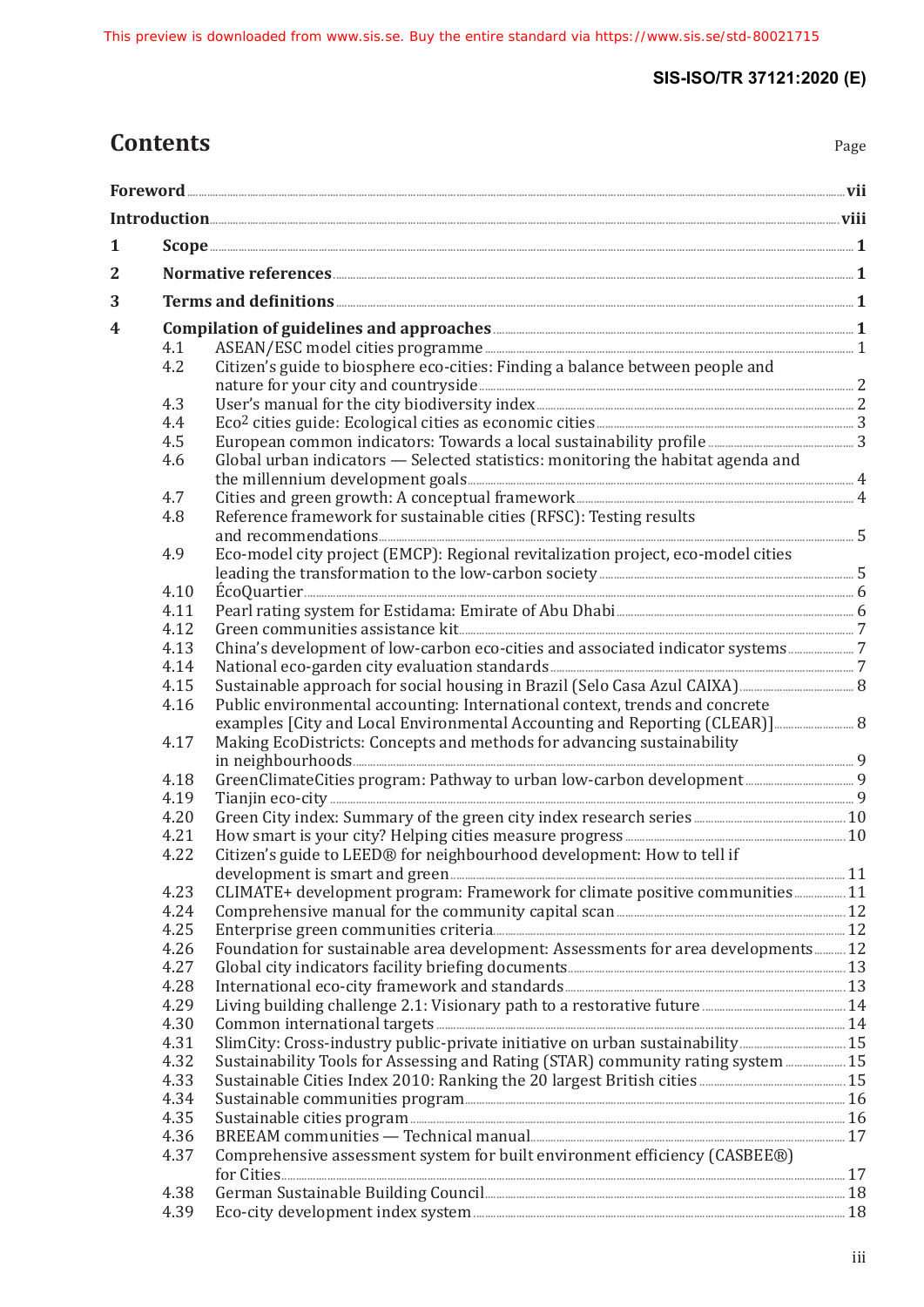| 4.40         |                                                                                          |    |
|--------------|------------------------------------------------------------------------------------------|----|
| 4.41         | IGBC green townships (for townships and large developments) rating system -              |    |
|              |                                                                                          |    |
| 4.42<br>4.43 | Environmental accounting for people and places: Resources and Energy Analysis            |    |
|              |                                                                                          |    |
| 4.44         | Cities and biodiversity outlook - Action and policy: Global assessment of the            |    |
|              |                                                                                          |    |
| 4.45         |                                                                                          |    |
| 4.46         |                                                                                          |    |
| 4.47         |                                                                                          |    |
| 4.48         |                                                                                          |    |
| 4.49         |                                                                                          |    |
| 4.50         | 2012 EPI: environmental performance index and pilot trend environmental                  |    |
|              |                                                                                          |    |
| 4.51         |                                                                                          |    |
| 4.52         |                                                                                          |    |
| 4.53         | Wealthier, healthier cities: How climate change action is giving us wealthier,           |    |
|              |                                                                                          |    |
| 4.54         |                                                                                          |    |
| 4.55         | BREEAM-NL Area development - Label for sustainable area development:                     |    |
|              |                                                                                          | 24 |
| 4.56         | Capacity building to integrate disaster risk reduction into coastal management           |    |
|              |                                                                                          |    |
| 4.57         |                                                                                          |    |
| 4.58         |                                                                                          |    |
| 4.59         | PAS 2070 - Specification for the assessment of greenhouse gas emissions of a             |    |
|              |                                                                                          |    |
| 4.60         |                                                                                          |    |
| 4.61         |                                                                                          |    |
| 4.62         |                                                                                          |    |
| 4.63         |                                                                                          |    |
| 4.64         | Indicators of disaster risk and risk management: Program for Latin America and           |    |
| 4.65         |                                                                                          |    |
| 4.66         | Indicators for sustainability: How cities are monitoring and evaluating their success 28 |    |
| 4.67         | Climate change adaptation indicators: Logic framework assessment and indicator           |    |
|              | analysis of Sida's bilateral and regional contributions under the framework of the       |    |
|              |                                                                                          |    |
| 4.68         |                                                                                          |    |
| 4.69         | Measuring urban sustainability: Analysis of the European Green Capital Award             |    |
|              |                                                                                          |    |
| 4.70         |                                                                                          |    |
| 4.71         |                                                                                          |    |
| 4.72         |                                                                                          |    |
| 4.73         |                                                                                          |    |
| 4.74         | Management referential system for a sustainable management operation                     |    |
|              | (Référentiel du Système de Management d'une Opération d'aménagement durable)31           |    |
| 4.75         | How to integrate and determine the value of the three sustainable development            |    |
|              | aspects from the conception to the development of a project (Comment intégrer et         |    |
|              | valoriser les 3 aspects du développement durable de la conception à la réalisation       |    |
|              |                                                                                          |    |
| 4.76         | From strategy to evaluation: keys to succeed in the local Agenda 21 - Referential        |    |
|              | for the evaluation of territorial sustainable development projects (De la stratégie      |    |
|              | à l'évaluation: des clés pour réussir un Agenda 21 local — Référentiel pour              |    |
|              |                                                                                          |    |
| 4.77         |                                                                                          |    |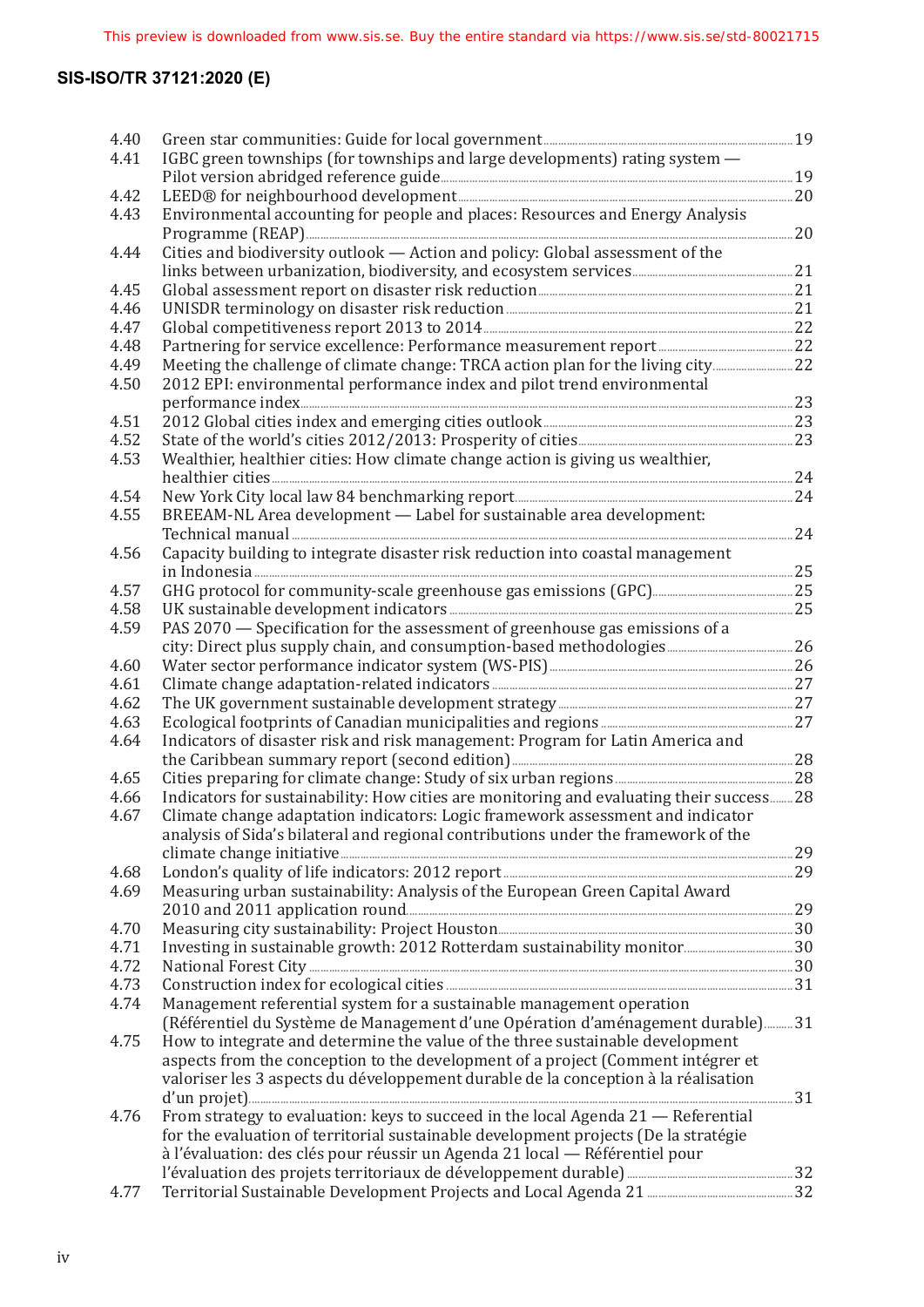| 4.78         | Referential: A Sustainable Development for Paris (Référential: Un Aménagement                                                                                                                                                  | 33 |
|--------------|--------------------------------------------------------------------------------------------------------------------------------------------------------------------------------------------------------------------------------|----|
| 4.79         | Sustainable development indicators: Indicators for the sustainable development<br>national strategy 2010-2013 (Les indicateurs de développement durable: Les                                                                   |    |
|              | indicateurs de la stratégie nationale de développement durable 2010-2013) 33                                                                                                                                                   |    |
| 4.80         | Sustainable development indicators for the evaluation of urban renewal projects:<br>INDI model - RU 2015 (Des indicateurs de developpement durable pour                                                                        |    |
|              | l'evaluation des projets de renouvellement urbain: Le modèle INDI - RU 2005) 33                                                                                                                                                |    |
| 4.81         | Some regional approaches and indicators and some indicators related to social<br>cohesion (Quelques démarches et indicateurs régionaux and Quelques indicateurs                                                                |    |
|              | en lien avec la cohésion sociale) <b>Manual Elisabeth and als any 34</b>                                                                                                                                                       |    |
| 4.82         |                                                                                                                                                                                                                                |    |
| 4.83<br>4.84 | Urban sustainable development diagnostic (Diagnostic developpement durable urbain)34<br>Guide for environmental quality in architecture and urbanism (Guide de la qualité                                                      |    |
|              |                                                                                                                                                                                                                                |    |
| 4.85         |                                                                                                                                                                                                                                |    |
| 4.86         | Baro'Metropole: Our Territory in Focus (Baro'Metropole: Notre Territoire à la Loupe) 35                                                                                                                                        |    |
| 4.87         | Eco-neighbourhoods Charter: Project subject to consultation and experimentation                                                                                                                                                |    |
|              | (Charte des éco quartiers: Project soumis à concertation et expérimentation) 36                                                                                                                                                |    |
| 4.88         | Charter for sustainable development and habitat (Charte de l'aménagement et de                                                                                                                                                 |    |
|              |                                                                                                                                                                                                                                |    |
| 4.89         |                                                                                                                                                                                                                                |    |
| 4.90         |                                                                                                                                                                                                                                |    |
| 4.91         | UNISDR Post-2015 Framework for Disaster Risk Reduction: A proposal for                                                                                                                                                         |    |
|              |                                                                                                                                                                                                                                |    |
| 4.92         |                                                                                                                                                                                                                                |    |
| 4.93         |                                                                                                                                                                                                                                |    |
| 4.94         |                                                                                                                                                                                                                                |    |
| 4.95<br>4.96 |                                                                                                                                                                                                                                |    |
| 4.97         |                                                                                                                                                                                                                                |    |
| 4.98         |                                                                                                                                                                                                                                |    |
| 4.99         |                                                                                                                                                                                                                                |    |
| 4.100        |                                                                                                                                                                                                                                |    |
|              |                                                                                                                                                                                                                                |    |
| 4.102        | Toolkit for Resilient Cities - Infrastructure, Technology and Urban Planning  46                                                                                                                                               |    |
| 4.103        |                                                                                                                                                                                                                                |    |
|              |                                                                                                                                                                                                                                |    |
|              |                                                                                                                                                                                                                                |    |
|              |                                                                                                                                                                                                                                |    |
|              | 4.107 Private Sector Investment Decisions in Building and Construction: Increasing,                                                                                                                                            |    |
| 4.108        | Tourism Investment Choices and Flood Risk: Illustrative Case Study on Denarau                                                                                                                                                  |    |
|              |                                                                                                                                                                                                                                |    |
|              |                                                                                                                                                                                                                                |    |
|              | 4.111 Uncorrected land-use planning highlighted by flooding: The Alba case study                                                                                                                                               |    |
| 4.112        | Private Sector Investment Decisions in Building and Construction: Increasing,                                                                                                                                                  |    |
|              |                                                                                                                                                                                                                                |    |
| 4.113        | UNISDR Case Study Report [100] [100] [100] [100] [100] [100] [100] [100] [100] [100] [100] [100] [100] [100] [100] [100] [100] [100] [100] [100] [100] [100] [100] [100] [100] [100] [100] [100] [100] [100] [100] [100] [100] |    |
|              |                                                                                                                                                                                                                                |    |
|              |                                                                                                                                                                                                                                |    |
|              |                                                                                                                                                                                                                                |    |
|              |                                                                                                                                                                                                                                |    |
|              |                                                                                                                                                                                                                                |    |
|              |                                                                                                                                                                                                                                |    |
|              |                                                                                                                                                                                                                                |    |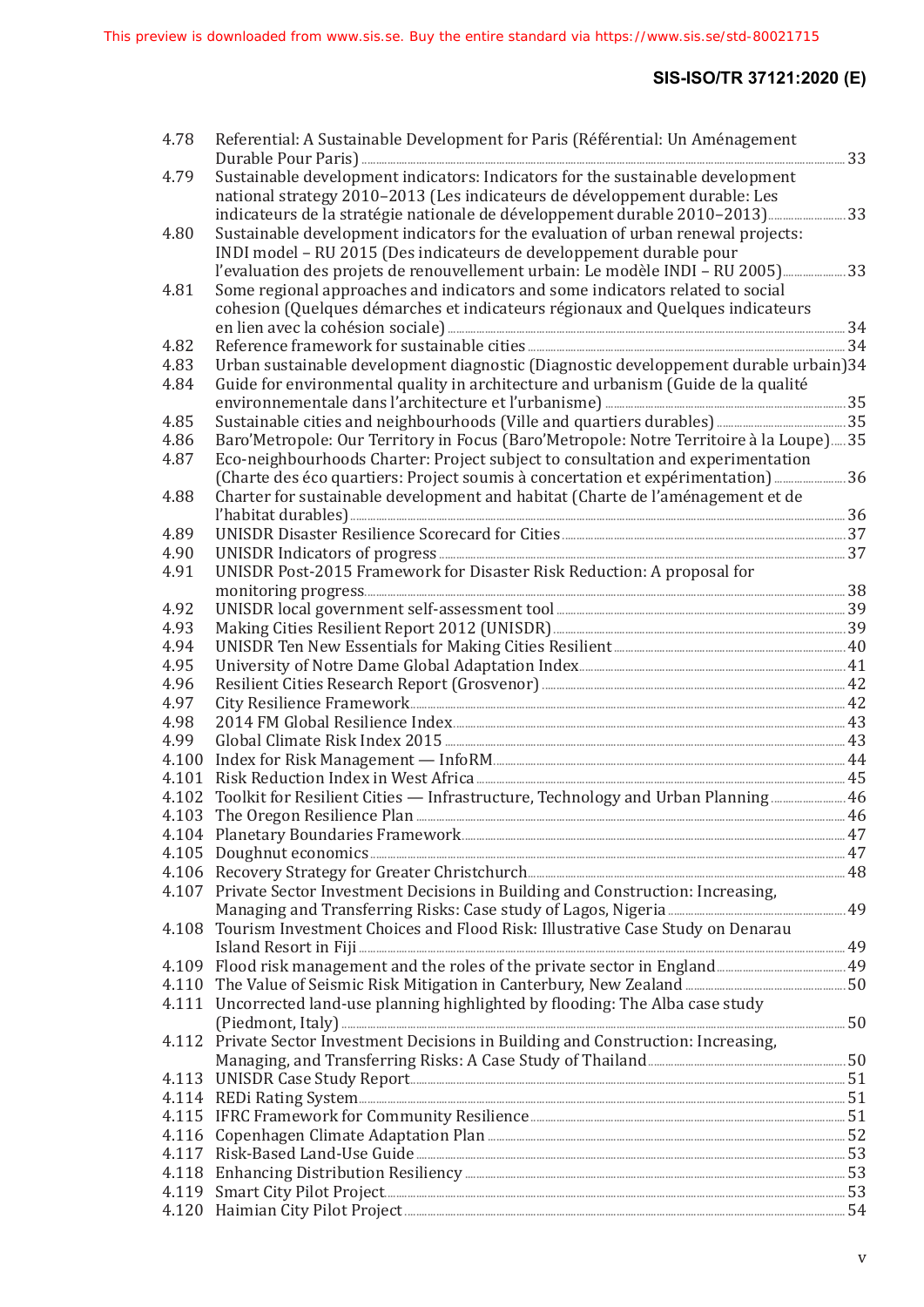| 5 |     |                                                                                         |  |
|---|-----|-----------------------------------------------------------------------------------------|--|
|   | 5.1 |                                                                                         |  |
|   | 5.2 | Analysis and correlation of guidelines and approaches with purposes and issues          |  |
|   |     |                                                                                         |  |
|   |     | 5.2.1                                                                                   |  |
|   |     | 5.2.2                                                                                   |  |
|   |     | 5.2.3                                                                                   |  |
|   |     | Reference framework for territorial sustainable development projects<br>5.2.4           |  |
|   |     |                                                                                         |  |
|   |     | 5.2.5                                                                                   |  |
|   |     | 5.2.6                                                                                   |  |
|   |     | 5.2.7                                                                                   |  |
|   |     | 5.2.8                                                                                   |  |
|   | 5.3 |                                                                                         |  |
|   |     | 5.3.1                                                                                   |  |
|   |     | 5.3.2                                                                                   |  |
|   |     | CASBEE® for market promotion - Reflecting UNEP FI PWG's support for<br>5.3.3            |  |
|   |     |                                                                                         |  |
|   | 5.4 |                                                                                         |  |
| 6 |     |                                                                                         |  |
|   | 6.1 |                                                                                         |  |
|   | 6.2 |                                                                                         |  |
|   | 6.3 | Statistical considerations: Time series, missing data and interpretation in context  93 |  |
|   |     | 6.3.1                                                                                   |  |
|   |     | 6.3.2                                                                                   |  |
|   |     | Missing data 34 Alissing data 5 24 Alisandra 2014<br>6.3.3                              |  |
|   |     | 6.3.4                                                                                   |  |
|   | 6.4 |                                                                                         |  |
|   |     |                                                                                         |  |
|   |     |                                                                                         |  |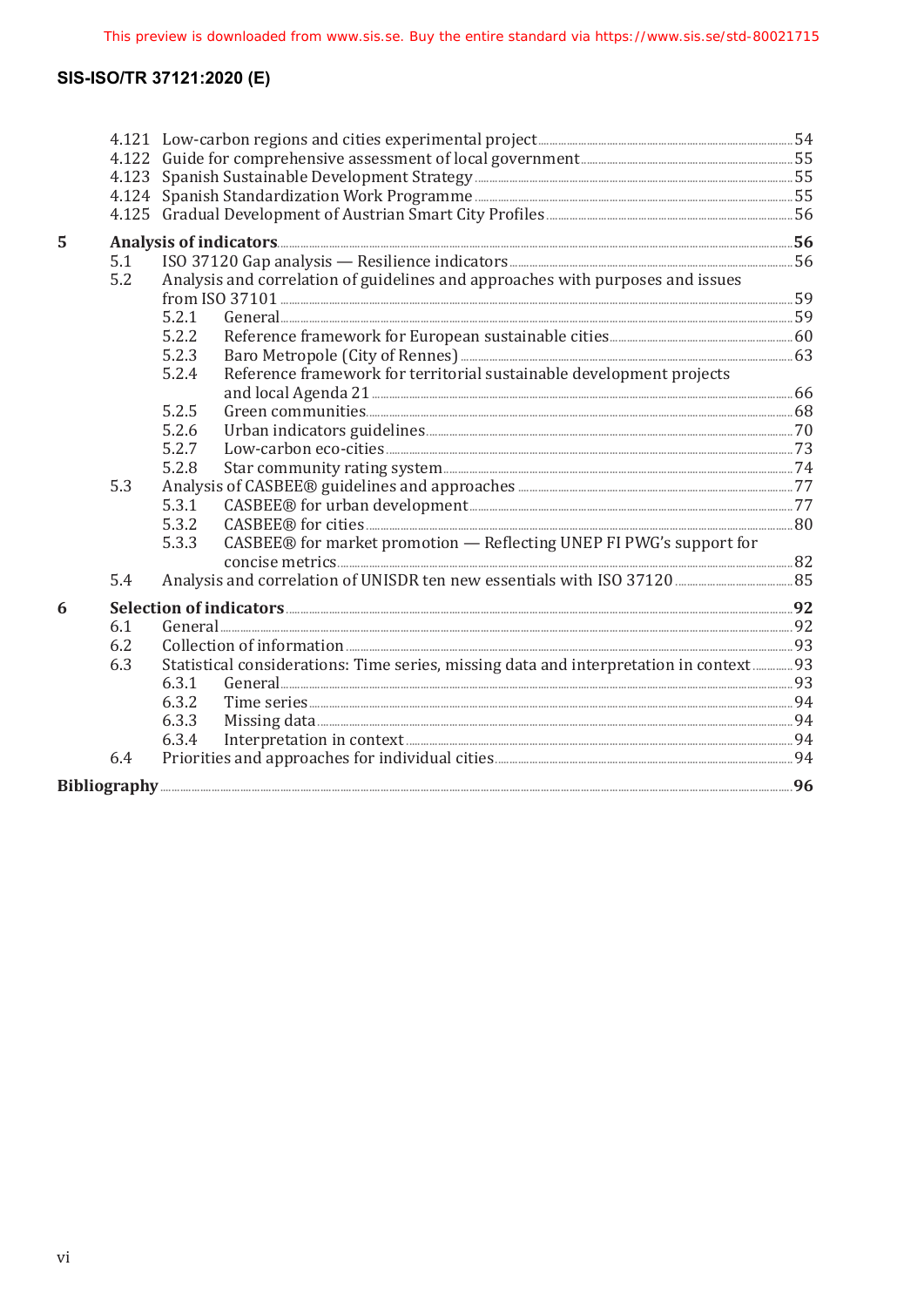## **Foreword**

ISO (the International Organization for Standardization) is a worldwide federation of national standards bodies (ISO member bodies). The work of preparing International Standards is normally carried out through ISO technical committees. Each member body interested in a subject for which a technical committee has been established has the right to be represented on that committee. International organizations, governmental and non-governmental, in liaison with ISO, also take part in the work. ISO collaborates closely with the International Electrotechnical Commission (IEC) on all matters of electrotechnical standardization.

The procedures used to develop this document and those intended for its further maintenance are described in the ISO/IEC Directives, Part 1. In particular the different approval criteria needed for the different types of ISO documents should be noted. This document was drafted in accordance with the editorial rules of the ISO/IEC Directives, Part 2 (see www.iso.org/directives).

Attention is drawn to the possibility that some of the elements of this document may be the subject of patent rights. ISO shall not be held responsible for identifying any or all such patent rights. Details of any patent rights identified during the development of the document will be in the Introduction and/or on the ISO list of patent declarations received (see www.iso.org/patents).

Any trade name used in this document is information given for the convenience of users and does not constitute an endorsement.

For an explanation on the meaning of ISO specific terms and expressions related to conformity assessment, as well as information about ISO's adherence to the World Trade Organization (WTO) principles in the Technical Barriers to Trade (TBT) see the following URL: www.iso.org/iso/foreword.html.

This document was prepared by Technical Committee ISO/TC 268, *Sustainable cities and communities*.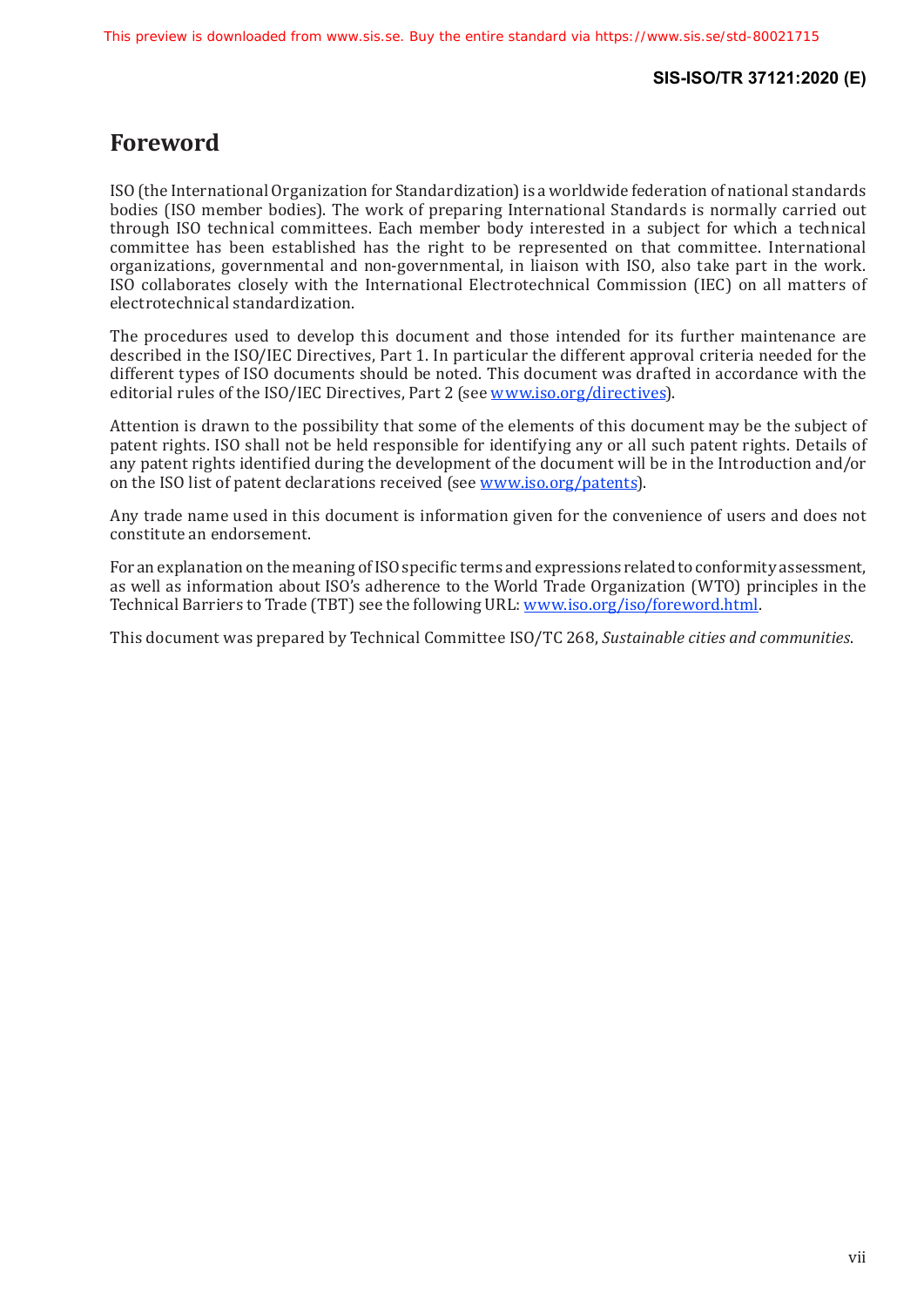# **Introduction**

This document is the second in a new series of International Standards on indicators for sustainable development, resilience and smartness in cities.

ISO 37120 was published in May 2014 and became the first ever International Standard for cities to be published. The main objective of ISO 37120 was to establish a set of standardized indicators to track and monitor progress on city performance.

In the time since the publication of ISO 37120, cities have increasingly identified a need to measure the implementation and efficacy of resilience initiatives. The well-being of societies and communities relies daily on a web of institutions, infrastructure and information. Uncertainty, pressures and extreme events (caused by climate change, natural disasters, food, water and energy insecurity, disease, economic fluctuation, terrorism and social unrest) all pose threats and challenges to functioning of these systems and the well-being of citizens. The capability of cities to prepare for, respond to, and recover from these threats and challenges with minimum damage to public safety and health, the economy, and security is increasingly referred to as resilience.

Many of the indicators in ISO 37120 address sustainable development and resilience; however, it is recognized that these two subjects require a more in depth study. For this reason, ISO/TC 268 has approved the publication of this document with the objective of developing an inventory of existing guidelines and approaches on sustainable development and resilience in cities which can be used in the future to complement ISO 37120.

The guidelines and approaches in this document are the contribution of experts from ISO/TC 268 and have been selected based on their social, economic and environmental contributions towards building more sustainable and resilient cities. This document is not intended to be an exhaustive inventory and is currently only to the date of publication. As a second phase and considering the urgent need to address resilience in cities, TC 268 intends to develop an International Standard to define and establish definitions and methodologies for indicators for resilient cities. The objective of this new standard in the series will be to establish a set of indicators that can be used with any resilience framework to help cities with their resilience planning and will be built upon the guidelines and approaches contained in this document.

A gap analysis with ISO 37120 and an analysis and correlation with the UNISDR Ten New Essentials has been carried out in Clause 5. This work will be considered and further expanded in the development of a future new International Standard on Indicators for Resilient Cities.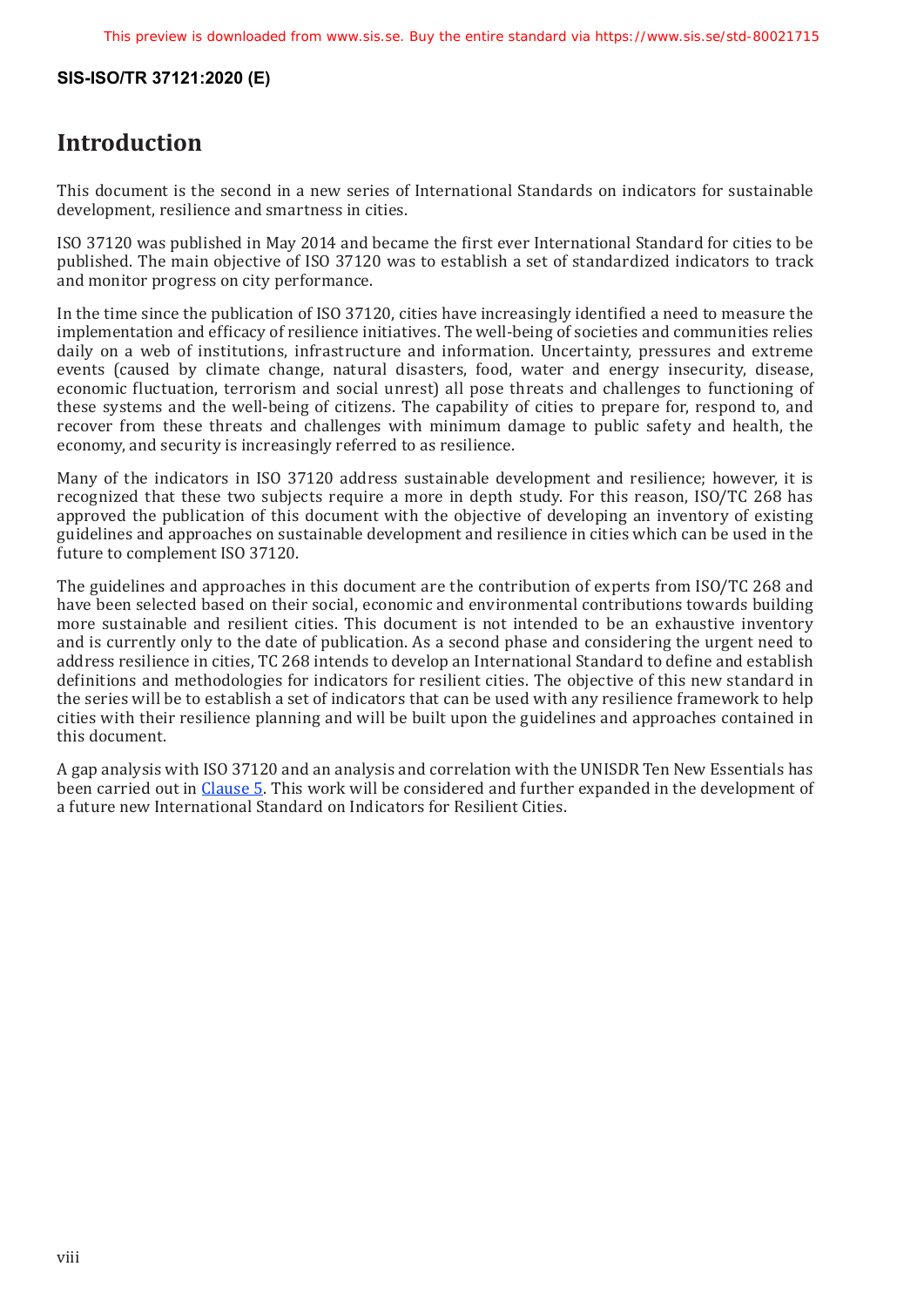# **Sustainable development in communities — Inventory of existing guidelines and approaches on sustainable development and resilience in cities**

## **1 Scope**

This document provides an inventory of existing guidelines and approaches on sustainable development and resilience in cities.

This document focuses on resilience understood as the ability of a city, system, community, local government or society exposed to hazards to resist, absorb, accommodate to and recover from the effects of a hazard in a timely and efficient manner, including through the preservation and restoration of its essential basic structures and functions.

Resilience indicators are intended to assess the extent to which cities are helping residents, businesses, institutions, and infrastructure resist, absorb, accommodate to and recover from the effects of hazards in a timely and efficient manner.

## **2 Normative references**

There are no normative references in this document.

## **3 Terms and definitions**

No terms and definitions are listed in this document.

ISO and IEC maintain terminological databases for use in standardization at the following addresses:

- ISO Online browsing platform: available at http://www.iso.org/obp
- IEC Electropedia: available at http://www.electropedia.org/

## **4 Compilation of guidelines and approaches**

This document is designed to provide cities, researchers, experts, international organizations, industry leaders and other interested parties with a compilation of documents containing resilience and sustainable development indicators. The documents considered in this document were provided and selected by TC 268 experts on city indicators, sustainability and resilience from 20 countries and they are not considered to be an exhaustive list. TC 268 experts provided examples of frameworks and indicators based on their knowledge of work being completed by organizations within their countries or international agencies. Note that hyperlinks are current as of March 24, 2016.

| Framework        | Association of Southeast Asian Nations (ASEAN) Environmentally Sustainable<br>Cities (ESC) Model Cities Programme |
|------------------|-------------------------------------------------------------------------------------------------------------------|
| Author           | Japan-ASEAN Integration Fund                                                                                      |
| Publication year | 2011 to 2014                                                                                                      |
| Applicability    | National, regional, local                                                                                         |
| Theme            | Environmental sustainability                                                                                      |

#### **4.1 ASEAN/ESC model cities programme**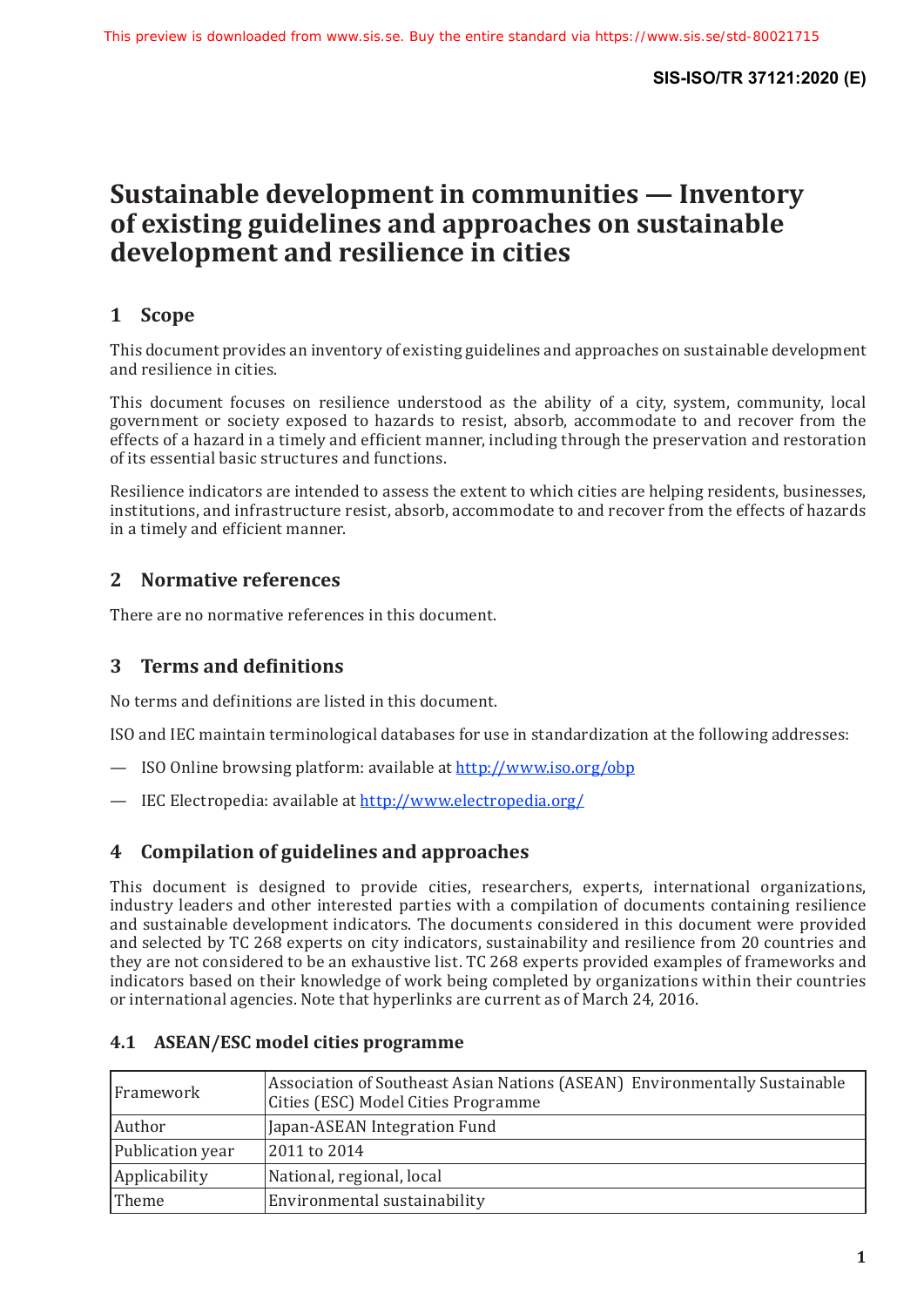| Purpose   | To promote the development of environmentally sustainable cities across<br><b>ASEAN</b> countries.                                                                                                                                                                                                                                                                                                                                                                                                                                                 |
|-----------|----------------------------------------------------------------------------------------------------------------------------------------------------------------------------------------------------------------------------------------------------------------------------------------------------------------------------------------------------------------------------------------------------------------------------------------------------------------------------------------------------------------------------------------------------|
| Abstract  | The ASEAN ESC Model Cities Programme is a regional initiative aimed at pro-<br>moting the development of Environmentally Sustainable Cities (ESC) across<br>ASEAN countries. It provides seed funding, technical assistance and other forms<br>of support to raise local capacity for implementing innovative and voluntary<br>bottom-up initiatives, as well as to strengthen national ESC guidelines and<br>approaches and actions that facilitate the replication and scaling up of good<br>practices and policies within and across countries. |
| Hyperlink | http://aseanmodelcities.org/                                                                                                                                                                                                                                                                                                                                                                                                                                                                                                                       |

### **4.2 Citizen's guide to biosphere eco-cities: Finding a balance between people and nature for your city and countryside**

| Framework        | Citizen's guide to biosphere eco-cities: Finding a balance between people and<br>nature for your city and countryside                                                                                                                                                                                                                                                                                                                                                                                                      |
|------------------|----------------------------------------------------------------------------------------------------------------------------------------------------------------------------------------------------------------------------------------------------------------------------------------------------------------------------------------------------------------------------------------------------------------------------------------------------------------------------------------------------------------------------|
| Author           | <b>UNESCO</b>                                                                                                                                                                                                                                                                                                                                                                                                                                                                                                              |
| Publication year | 2009                                                                                                                                                                                                                                                                                                                                                                                                                                                                                                                       |
| Applicability    | Local                                                                                                                                                                                                                                                                                                                                                                                                                                                                                                                      |
| Theme            | Environment                                                                                                                                                                                                                                                                                                                                                                                                                                                                                                                |
| Purpose          | To protect the biosphere from increasing impacts of human activities by ad-<br>dressing natural and human needs together.                                                                                                                                                                                                                                                                                                                                                                                                  |
| Abstract         | A biosphere eco-city is a region containing an urban area and its surrounding<br>countryside where people and organizations demonstrate innovative ways to<br>adjust human activities in order to support nature while improving the quality<br>of urban and rural life. These urban-centred regions share ideas and results<br>with each other and together form the World Network of Biosphere Eco-Cities.<br>Through their collective efforts to reduce human impacts on nature, they help to<br>sustain the biosphere. |
| Hyperlink        | http://www.unesco.org/mab/doc/icc/2009/e_ecoCities.pdf                                                                                                                                                                                                                                                                                                                                                                                                                                                                     |

## **4.3 User's manual for the city biodiversity index**

| Framework        | User's manual for the city biodiversity index                                                    |
|------------------|--------------------------------------------------------------------------------------------------|
| Author           | Participants at the first expert workshop on the development of the city biodi-<br>versity index |
| Publication year | 2012                                                                                             |
| Applicability    | National, local                                                                                  |
| Theme            | Biodiversity                                                                                     |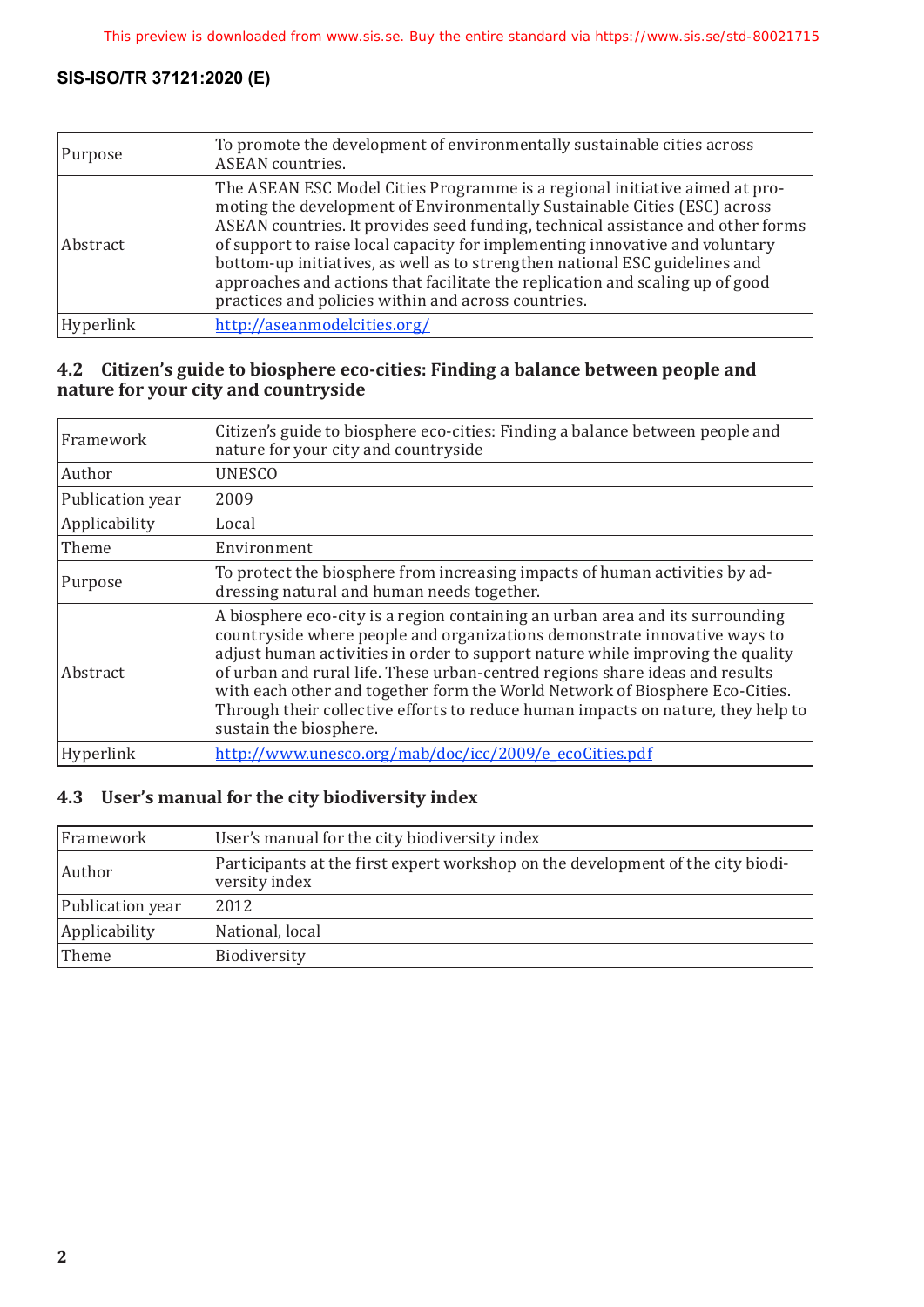| Purpose   | To develop the City Biodiversity Index (CBI), as a self-assessment tool, to assist<br>national governments and local authorities in benchmarking biodiversity con-<br>servation efforts in the urban context, and help evaluate progress in reducing<br>the rate of biodiversity loss in urban ecosystems.                                                                                                                                                                                                                                                                                                                                    |
|-----------|-----------------------------------------------------------------------------------------------------------------------------------------------------------------------------------------------------------------------------------------------------------------------------------------------------------------------------------------------------------------------------------------------------------------------------------------------------------------------------------------------------------------------------------------------------------------------------------------------------------------------------------------------|
| Abstract  | The CBI comprises a profile of the city, listing background information relevant<br>to biodiversity conservation, indicators to be evaluated, and a calculation of<br>the index. The manual contains the rationale for selection of indicators, how to<br>calculate the indicators, where to get data for the calculations, and the basis for<br>the scoring. The method of scoring is quantitative in nature. To ensure that the<br>scoring is unbiased and fair to a broad spectrum of cities of different character-<br>istics over a wide geographical range, statistical analysis will be applied to the<br>data provided by the cities. |
| Hyperlink | http://www.cbd.int/authorities/doc/User's%20Manual-for-the-City-Biodiversity<br>-Index18April2012.pdf                                                                                                                                                                                                                                                                                                                                                                                                                                                                                                                                         |

# **4.4 Eco2 cities guide: Ecological cities as economic cities**

| Framework        | Eco <sup>2</sup> cities guide: Ecological cities as economic cities                                                                                                                                                                                                                                                                                                                                                                                                                                                                                                                                                        |
|------------------|----------------------------------------------------------------------------------------------------------------------------------------------------------------------------------------------------------------------------------------------------------------------------------------------------------------------------------------------------------------------------------------------------------------------------------------------------------------------------------------------------------------------------------------------------------------------------------------------------------------------------|
| Author           | World Bank: Sebastian Moffatt; Hiroaki Suzuki; Ryoko Iizuka                                                                                                                                                                                                                                                                                                                                                                                                                                                                                                                                                                |
| Publication year | 2012                                                                                                                                                                                                                                                                                                                                                                                                                                                                                                                                                                                                                       |
| Applicability    | Regional, Local                                                                                                                                                                                                                                                                                                                                                                                                                                                                                                                                                                                                            |
| Theme            | Ecological and economic sustainability                                                                                                                                                                                                                                                                                                                                                                                                                                                                                                                                                                                     |
| Purpose          | To help cities in developing countries achieve greater ecological and economic<br>sustainability in synergy.                                                                                                                                                                                                                                                                                                                                                                                                                                                                                                               |
| Abstract         | Eco cities is a sustainable urban development initiative launched by the World<br>Bank as an integral part of its urban and local government strategy. An inte-<br>grated approach across sectors appears to overcome many barriers to urban<br>sustainability, and offers communities a path towards increased well-being for<br>short and long terms. The guide starts with an overview of the principles, and<br>a self-assessment exercise that can help identify where a city is strong or needs<br>improvement. The guide then highlights essential, practical elements of planning<br>and implementing Eco2 cities. |
| Hyperlink        | http://siteresources.worldbank.org/INTURBANDEVELOPMENT/Resourc-<br>es/336387-1270074782769/Eco2_Cities_Guide-web.pdf                                                                                                                                                                                                                                                                                                                                                                                                                                                                                                       |

## **4.5 European common indicators: Towards a local sustainability profile**

| Framework        | European common indicators: Towards a local sustainability profile                                                   |
|------------------|----------------------------------------------------------------------------------------------------------------------|
| Author           | Ambiente Italia Research Institute: Maria Berrini; Lorenzo Bono; Giulia Ferrari;<br>Valentina Tarzia; Michele Merola |
| Publication year | 2003                                                                                                                 |
| Applicability    | Local                                                                                                                |
| Theme            | Sustainability                                                                                                       |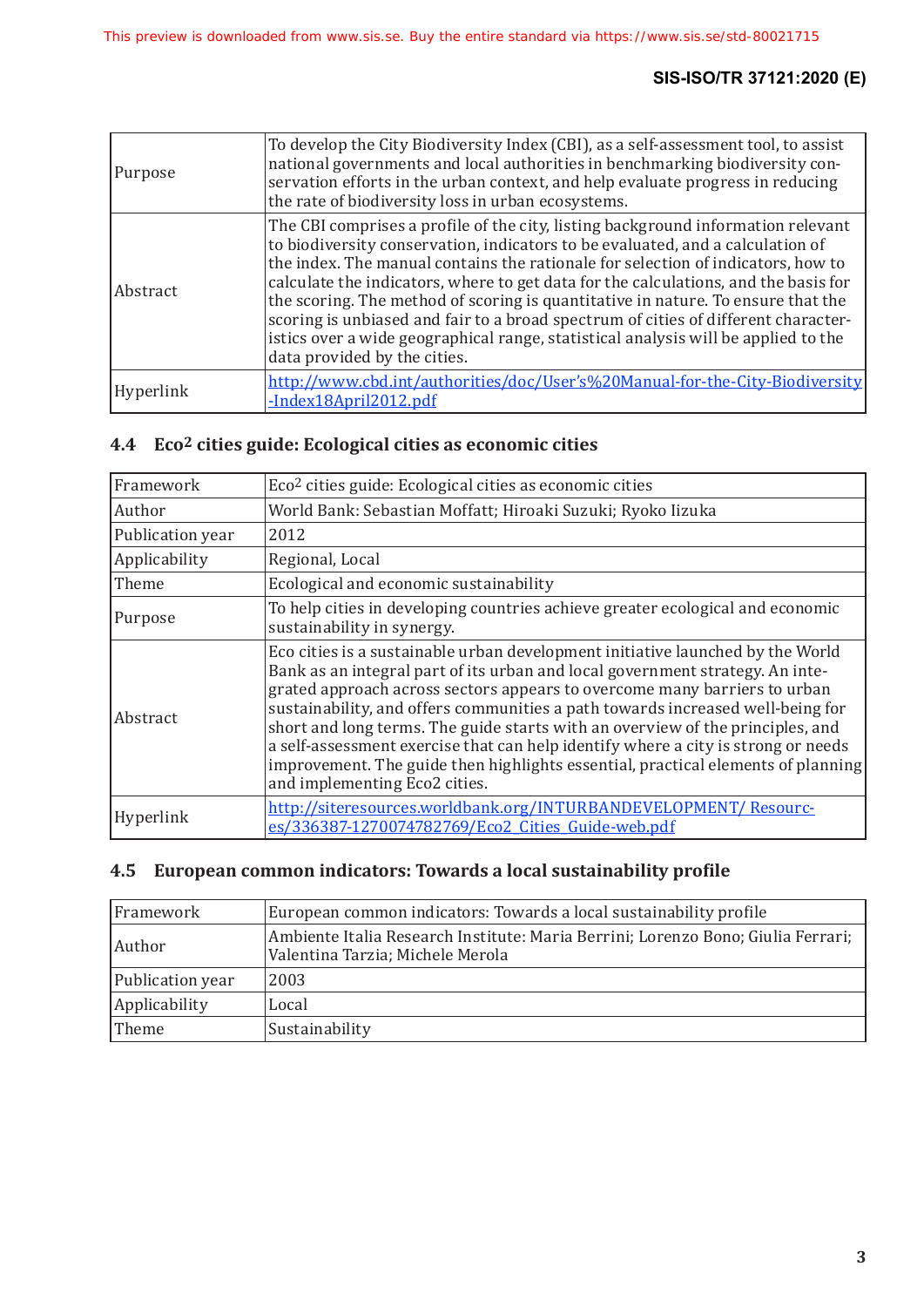| Purpose   | To develop and test indicators reflecting local actions towards sustainability in<br>as much an integrated way as possible.                                                                                                                                                                                                                                                                                                                                                                                                                                                                                                                       |
|-----------|---------------------------------------------------------------------------------------------------------------------------------------------------------------------------------------------------------------------------------------------------------------------------------------------------------------------------------------------------------------------------------------------------------------------------------------------------------------------------------------------------------------------------------------------------------------------------------------------------------------------------------------------------|
| Abstract  | The ECI initiative was started off in May 1999 with the setting up of a working<br>group on sustainable indicators with the task to develop common (harmonized)<br>indicators for local sustainability, in close collaboration with a wider group of<br>local authorities. ECI is characterized by a good level of complementarity with<br>respect to existing local, national and sectorial indicators' sets, since it was not<br>defined to displace or compete with any local/national priority therein reflect-<br>ed. In fact, the ECIs aim at representing local action towards sustainability in as<br>much an integrated way as possible. |
| Hyperlink | N/A                                                                                                                                                                                                                                                                                                                                                                                                                                                                                                                                                                                                                                               |

### **4.6 Global urban indicators — Selected statistics: monitoring the habitat agenda and the millennium development goals**

| Framework        | Global urban indicators — Selected statistics: monitoring the habitat agenda and<br>the millennium development goals                                                                                                                                                                                                                                                                                                                                                                                                                                                                                                                                                                                                                              |
|------------------|---------------------------------------------------------------------------------------------------------------------------------------------------------------------------------------------------------------------------------------------------------------------------------------------------------------------------------------------------------------------------------------------------------------------------------------------------------------------------------------------------------------------------------------------------------------------------------------------------------------------------------------------------------------------------------------------------------------------------------------------------|
| Author           | United Nations Human Settlements Programme                                                                                                                                                                                                                                                                                                                                                                                                                                                                                                                                                                                                                                                                                                        |
| Publication year | 2009                                                                                                                                                                                                                                                                                                                                                                                                                                                                                                                                                                                                                                                                                                                                              |
| Applicability    | National, local                                                                                                                                                                                                                                                                                                                                                                                                                                                                                                                                                                                                                                                                                                                                   |
| Theme            | Poverty, health, equality, education, environmental sustainability                                                                                                                                                                                                                                                                                                                                                                                                                                                                                                                                                                                                                                                                                |
| Purpose          | To ensure a common assessment and appreciation of the status of MDGs at glob-<br>al, national and local levels.                                                                                                                                                                                                                                                                                                                                                                                                                                                                                                                                                                                                                                   |
| Abstract         | The millennium development goals (MDG) adopted by the UN member states in<br>the year 2000 are broad goals for the entire world. They address essential di-<br>mensions of poverty and their effects on people's lives attacking pressing issues<br>related to poverty reduction, health, gender equality, education and environ-<br>mental sustainability. In order to assist member states realize the eight goals of<br>the Millennium Declaration, the United Nations System has set numerical targets<br>for each goal. Further, it has selected appropriate indicators to monitor progress<br>on the goals and attain corresponding targets. A list of 18 targets and more than<br>40 indicators corresponding to these goals are included. |
| Hyperlink        | N/A                                                                                                                                                                                                                                                                                                                                                                                                                                                                                                                                                                                                                                                                                                                                               |

## **4.7 Cities and green growth: A conceptual framework**

| Framework        | Cities and green growth: A conceptual framework                                                                                  |
|------------------|----------------------------------------------------------------------------------------------------------------------------------|
| Author           | Organization for Economic Co-operation and Development: Stephen Hammer,<br>Lamia Kamal-Chaoui, Alexis Robert, and Marissa Plouin |
| Publication year | 2011                                                                                                                             |
| Applicability    | Local                                                                                                                            |
| Theme            | Green growth                                                                                                                     |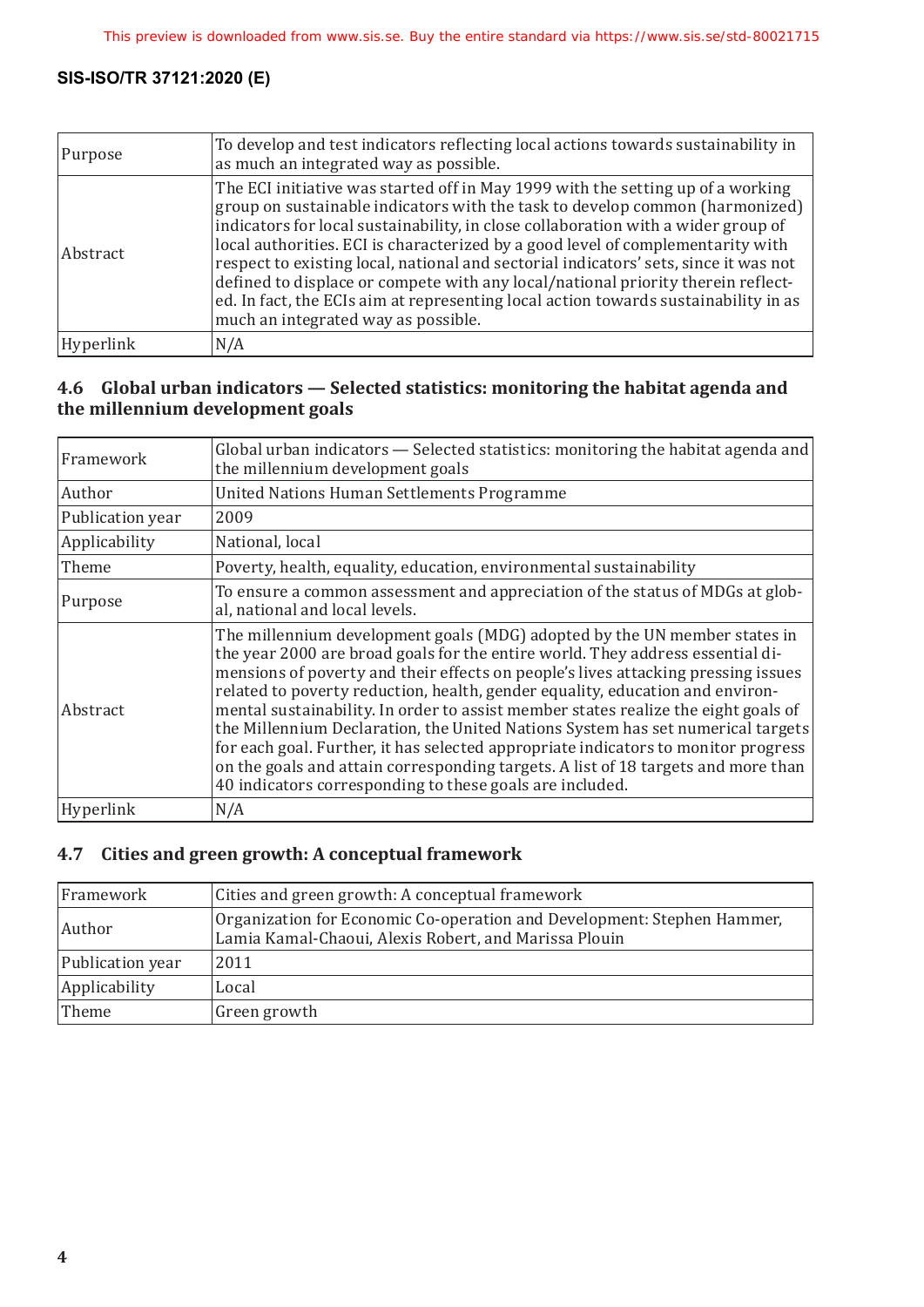| Purpose   | To promote an urban green growth agenda by examining the economic and<br>environmental conditions that have pushed the green growth agenda to the<br>forefront of policy debate and assessing the critical role of cities in advancing<br>green growth.                                                                                                                                               |
|-----------|-------------------------------------------------------------------------------------------------------------------------------------------------------------------------------------------------------------------------------------------------------------------------------------------------------------------------------------------------------------------------------------------------------|
| Abstract  | This report examines the current state of knowledge about green growth in<br>cities and outlines the key research questions and protocols that will guide<br>the OECD green cities programme. The report includes suggestions for future<br>research, including recommendations on how national policymakers responsible<br>for regional and urban policies can advance an urban green growth agenda. |
| Hyperlink | http://www.oecd.org/gov/regional-policy/49330120.pdf                                                                                                                                                                                                                                                                                                                                                  |

### **4.8 Reference framework for sustainable cities (RFSC): Testing results and recommendations**

| Framework        | Reference framework for sustainable cities (RFSC): Testing results and recom-<br>mendations                                                                                                                                                                                                                                                                                                                                                                                                                                                                                                                                                                                                                                                                                                                                                                                                                                                                                                              |
|------------------|----------------------------------------------------------------------------------------------------------------------------------------------------------------------------------------------------------------------------------------------------------------------------------------------------------------------------------------------------------------------------------------------------------------------------------------------------------------------------------------------------------------------------------------------------------------------------------------------------------------------------------------------------------------------------------------------------------------------------------------------------------------------------------------------------------------------------------------------------------------------------------------------------------------------------------------------------------------------------------------------------------|
| Author           | European Union, member states and local authorities                                                                                                                                                                                                                                                                                                                                                                                                                                                                                                                                                                                                                                                                                                                                                                                                                                                                                                                                                      |
| Publication year | 2012                                                                                                                                                                                                                                                                                                                                                                                                                                                                                                                                                                                                                                                                                                                                                                                                                                                                                                                                                                                                     |
| Applicability    | Local                                                                                                                                                                                                                                                                                                                                                                                                                                                                                                                                                                                                                                                                                                                                                                                                                                                                                                                                                                                                    |
| Theme            | Sustainability                                                                                                                                                                                                                                                                                                                                                                                                                                                                                                                                                                                                                                                                                                                                                                                                                                                                                                                                                                                           |
| Purpose          | Reference framework is an online toolkit to assist actors of urban management<br>and development to improve dialogue and action on sustainability.                                                                                                                                                                                                                                                                                                                                                                                                                                                                                                                                                                                                                                                                                                                                                                                                                                                       |
|                  | It offers a multi-purpose decision-making and communication tool for promot-<br>ing sustainable urban development. It is not place-specific and can be adapted<br>to suit local priorities and different circumstances. The tool shows and explains<br>step-by-step what actions are possible or necessary to organize the process in a<br>city or municipality, that is to say to help the city develop in an integrated man-<br>ner. The users are guided through a series of questions to explore their city's<br>approach to sustainability and provide them with tools for improving this.                                                                                                                                                                                                                                                                                                                                                                                                          |
| Abstract         | The RFSC is a voluntary, adaptable, flexible, non-binding, and free of access tool<br>to stimulate sustainable and integrated urban development in European cities<br>and in line with the Europe 2020 goals. The RFSC will provide a generally ac-<br>cepted common framework for sustainable urban development, create and pro-<br>mote a common understanding about the benefits of integrated urban develop-<br>ment policy approaches, provide practical instruments for cities that encourage<br>and facilitate skills and capacity building to better manage urban development,<br>provide a set of quality material and instruments that allow for communication<br>within and between cities on the basis of a common format, and encourage the<br>dialogue and exchange within and beyond Europe's cities on the implementation<br>of integrated urban development approaches at city-level and facilitating the<br>European dialogue on sustainable urban development policies at all levels. |
| Hyperlink        | http://rfsc.eu/                                                                                                                                                                                                                                                                                                                                                                                                                                                                                                                                                                                                                                                                                                                                                                                                                                                                                                                                                                                          |

### **4.9 Eco-model city project (EMCP): Regional revitalization project, eco-model cities leading the transformation to the low-carbon society**

| Framework        | Eco-model city project (EMCP): Regional revitalization project, eco-model cities<br>leading the transformation to the low-carbon society |
|------------------|------------------------------------------------------------------------------------------------------------------------------------------|
| Author           | Regional Revitalization Bureau, Cabinet Secretariat, Government of Japan                                                                 |
| Publication year | 2009                                                                                                                                     |
| Applicability    | Local                                                                                                                                    |
| Theme            | Low-carbon society                                                                                                                       |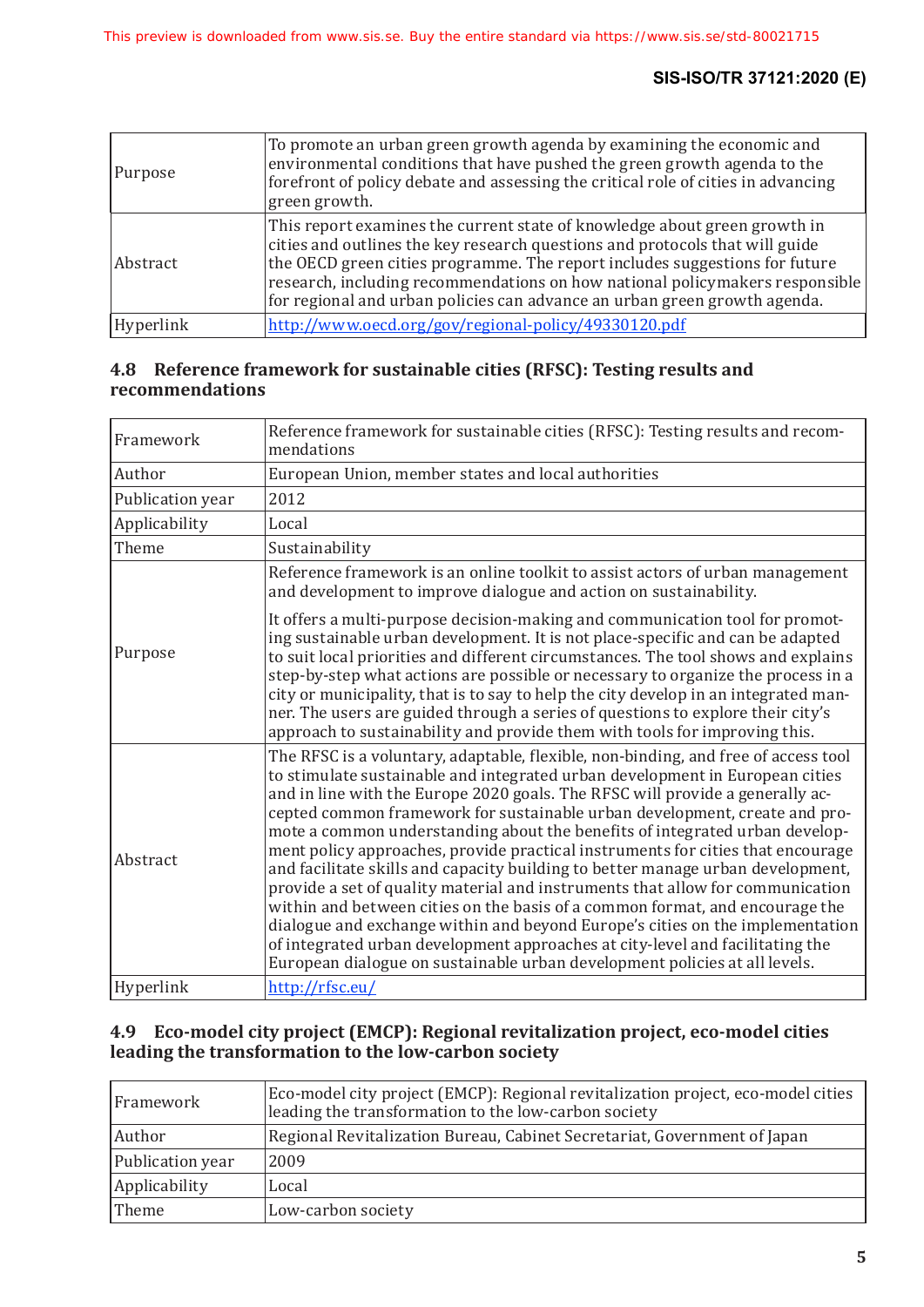| Purpose   | To establish a local model that realizes simultaneously the pursuit of a low-car-<br>bon society and sustainable development, through the united efforts of local<br>communities.                                                                                                                                                                                                                                                                                                                                                                                                                             |
|-----------|---------------------------------------------------------------------------------------------------------------------------------------------------------------------------------------------------------------------------------------------------------------------------------------------------------------------------------------------------------------------------------------------------------------------------------------------------------------------------------------------------------------------------------------------------------------------------------------------------------------|
| Abstract  | The Eco-model city project is an innovative regional revitalization project<br>taking actions to achieve a low-carbon society. Thirteen selected Eco-Model<br>cities (EMCs) are supported by the Japanese national government, and serve as<br>leaders of the Promotion Council for the Low-Carbon Cities (PCLCC), which is a<br>platform for local governments seeking to create low-carbon cities. Actors from<br>PCLCC, the consortium of local governments, prefectures, national governments<br>and public agencies are producing best practices and expand them to other cities<br>in Japan and abroad. |
| Hyperlink | N/A                                                                                                                                                                                                                                                                                                                                                                                                                                                                                                                                                                                                           |

## **4.10 ÉcoQuartier**

| Framework        | <b>ÉcoQuartier</b>                                                                                                                                                                                                                                                                                                                                                                                                                                                        |
|------------------|---------------------------------------------------------------------------------------------------------------------------------------------------------------------------------------------------------------------------------------------------------------------------------------------------------------------------------------------------------------------------------------------------------------------------------------------------------------------------|
| Author           | Ministry of Housing and Territorial Equality (France)                                                                                                                                                                                                                                                                                                                                                                                                                     |
| Publication year | 2012                                                                                                                                                                                                                                                                                                                                                                                                                                                                      |
| Applicability    | Local                                                                                                                                                                                                                                                                                                                                                                                                                                                                     |
| Theme            | Sustainable development                                                                                                                                                                                                                                                                                                                                                                                                                                                   |
| Purpose          | To promote social diversity by undertaking new, more sustainable development<br>projects incorporating local expertise.                                                                                                                                                                                                                                                                                                                                                   |
| Abstract         | An "EcoQuartier" is an urban development project that includes principles of<br>sustainable development while adapting to the characteristics of its surround-<br>ings. These districts promote the responsible management of resources, inte-<br>grate into existing cities and surrounding areas, encourage economic growth,<br>providing housing for all, encourage social diversity, and offer residents a role in<br>developing a shared vision for their community. |
| Hyperlink        | http://www.territoires.gouv.fr/                                                                                                                                                                                                                                                                                                                                                                                                                                           |

## **4.11 Pearl rating system for Estidama: Emirate of Abu Dhabi**

| Framework        | Pearl rating system for Estidama: Emirate of Abu Dhabi                                                                                                                                                                                                                                                                                                                                                                                                                                                                                                                                                                                                                                                                                    |
|------------------|-------------------------------------------------------------------------------------------------------------------------------------------------------------------------------------------------------------------------------------------------------------------------------------------------------------------------------------------------------------------------------------------------------------------------------------------------------------------------------------------------------------------------------------------------------------------------------------------------------------------------------------------------------------------------------------------------------------------------------------------|
| Author           | Abu Dhabi Urban Planning Council                                                                                                                                                                                                                                                                                                                                                                                                                                                                                                                                                                                                                                                                                                          |
| Publication year | 2010                                                                                                                                                                                                                                                                                                                                                                                                                                                                                                                                                                                                                                                                                                                                      |
| Applicability    | Regional, local                                                                                                                                                                                                                                                                                                                                                                                                                                                                                                                                                                                                                                                                                                                           |
| Theme            | Sustainability                                                                                                                                                                                                                                                                                                                                                                                                                                                                                                                                                                                                                                                                                                                            |
| Purpose          | To create more sustainable communities, cities and global enterprises and to<br>balance the four pillars of sustainability: environmental, economic, cultural<br>and social.                                                                                                                                                                                                                                                                                                                                                                                                                                                                                                                                                              |
| Abstract         | Estidama, which means 'sustainability' in Arabic, is the initiative which will<br>transform Abu Dhabi into a model of sustainable urbanization. The aspirations<br>of Estidama are incorporated into Plan 2030 and other Urban Planning Coun-<br>cil (UPC) policies such as the Development Code. Estidama began two years ago<br>and is the first program of its kind that is tailored to the Middle East region. In<br>the immediate term, Estidama is focused on the rapidly changing built environ-<br>ment. One of Estidama's key initiatives is the Pearl Rating System, which pro-<br>vides design guidance and detailed requirements for rating a project's potential<br>performance in relation to the four pillars of Estidama. |
| Hyperlink        | http://estidama.upc.gov.ae/template/estidama/docs/PBRS%20Version%201<br><u>.0.pdf</u>                                                                                                                                                                                                                                                                                                                                                                                                                                                                                                                                                                                                                                                     |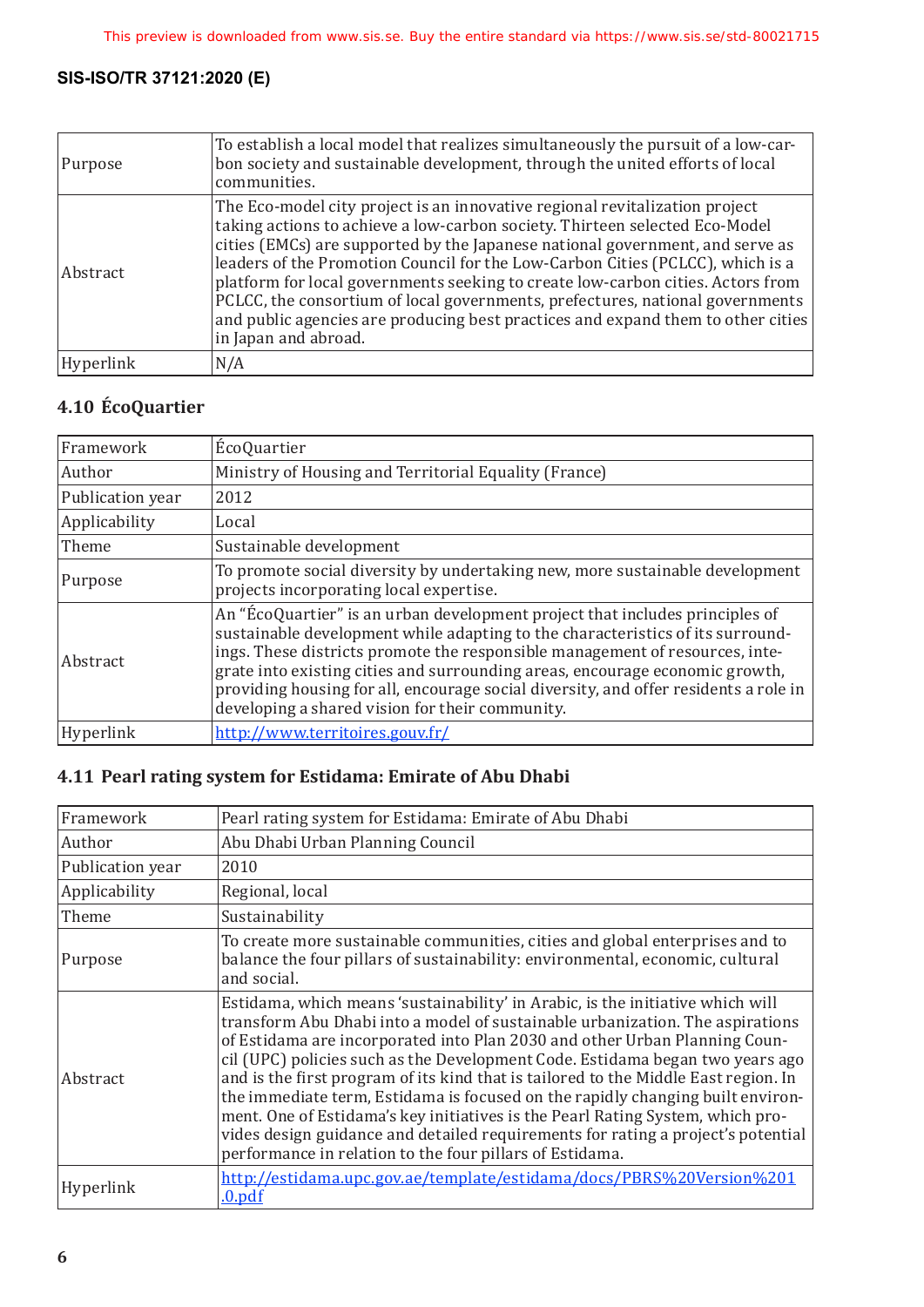| Framework        | Green communities assistance kit                                                                                                                                                                                                                                                                                                                                                                                                                                                                                                                                                                                                    |
|------------------|-------------------------------------------------------------------------------------------------------------------------------------------------------------------------------------------------------------------------------------------------------------------------------------------------------------------------------------------------------------------------------------------------------------------------------------------------------------------------------------------------------------------------------------------------------------------------------------------------------------------------------------|
| Author           | United States Environmental Protection Agency                                                                                                                                                                                                                                                                                                                                                                                                                                                                                                                                                                                       |
| Publication year | 2013                                                                                                                                                                                                                                                                                                                                                                                                                                                                                                                                                                                                                                |
| Applicability    | Regional, local                                                                                                                                                                                                                                                                                                                                                                                                                                                                                                                                                                                                                     |
| Theme            | Green communities, environment, socioeconomics, sustainability, health                                                                                                                                                                                                                                                                                                                                                                                                                                                                                                                                                              |
| Purpose          | To enable communities to utilize the knowledge, technology and resources availa-<br>ble to live sustainably, and to show trends and to measure progress towards goals.                                                                                                                                                                                                                                                                                                                                                                                                                                                              |
| Abstract         | It is important to connect people with the ecosystems that support them, and<br>communities need some order to the chaotic possibilities of indicators. Several<br>guidelines and approaches are being used by communities to help develop sus-<br>tainable indicators: domain-based, goal-based, sectoral, issue, causal, and com-<br>bination. Guidelines and approaches not only sort indicators but they also help<br>balance the many issues facing communities. Gaps and duplications in collection<br>efforts can be identified. A summary of domain-based and goal-based indicators<br>with examples of each are presented. |
| Hyperlink        | N/A                                                                                                                                                                                                                                                                                                                                                                                                                                                                                                                                                                                                                                 |

### **4.12 Green communities assistance kit**

## **4.13 China's development of low-carbon eco-cities and associated indicator systems**

| Framework        | China's development of low-carbon eco-cities and associated indicator systems                                                                                                                                                                                                                                                                                                                                                                                                                                                                                                                                                                                                                                                                                                                                                                              |
|------------------|------------------------------------------------------------------------------------------------------------------------------------------------------------------------------------------------------------------------------------------------------------------------------------------------------------------------------------------------------------------------------------------------------------------------------------------------------------------------------------------------------------------------------------------------------------------------------------------------------------------------------------------------------------------------------------------------------------------------------------------------------------------------------------------------------------------------------------------------------------|
| Author           | China energy group: Nan Zhou, Gang He, and Christopher Williams                                                                                                                                                                                                                                                                                                                                                                                                                                                                                                                                                                                                                                                                                                                                                                                            |
| Publication year | 2012                                                                                                                                                                                                                                                                                                                                                                                                                                                                                                                                                                                                                                                                                                                                                                                                                                                       |
| Applicability    | Local                                                                                                                                                                                                                                                                                                                                                                                                                                                                                                                                                                                                                                                                                                                                                                                                                                                      |
| Theme            | Low-carbon society                                                                                                                                                                                                                                                                                                                                                                                                                                                                                                                                                                                                                                                                                                                                                                                                                                         |
| Purpose          | To review and analyse major indicator systems used in China to identify low-car-<br>bon eco-cities.                                                                                                                                                                                                                                                                                                                                                                                                                                                                                                                                                                                                                                                                                                                                                        |
| Abstract         | In the years to come, cities in China will face major challenges as their rapidly<br>increasing populations burden already crowded infrastructure systems and<br>exacerbate environmental and climate change issues, threatening public health<br>and quality of life. Low-carbon cities may be key to addressing those challenges,<br>especially with regards to mitigating and adapting to climate change. Despite<br>the multiple guidelines that have been developed, it remains unclear what<br>defines a low-carbon eco-city. Additionally, although more than 100 indicators<br>have been used or proposed for assessing such cities, few relate directly to<br>energy use or carbon emissions. This paper gives recommendations for future<br>development, research, and policy design to support low-carbon eco-cities in<br>China and the world. |
| Hyperlink        | http://china.lbl.gov/sites/all/files/china_eco-cities_indicator_systems.pdf                                                                                                                                                                                                                                                                                                                                                                                                                                                                                                                                                                                                                                                                                                                                                                                |

## **4.14 National eco-garden city evaluation standards**

| Framework        | National eco-garden city evaluation standards                                |
|------------------|------------------------------------------------------------------------------|
| Author           | Ministry of Housing and Urban-Rural Development (People's Republic of China) |
| Publication year | 2012                                                                         |
| Applicability    | Local                                                                        |
| Theme            | Environment, green cities                                                    |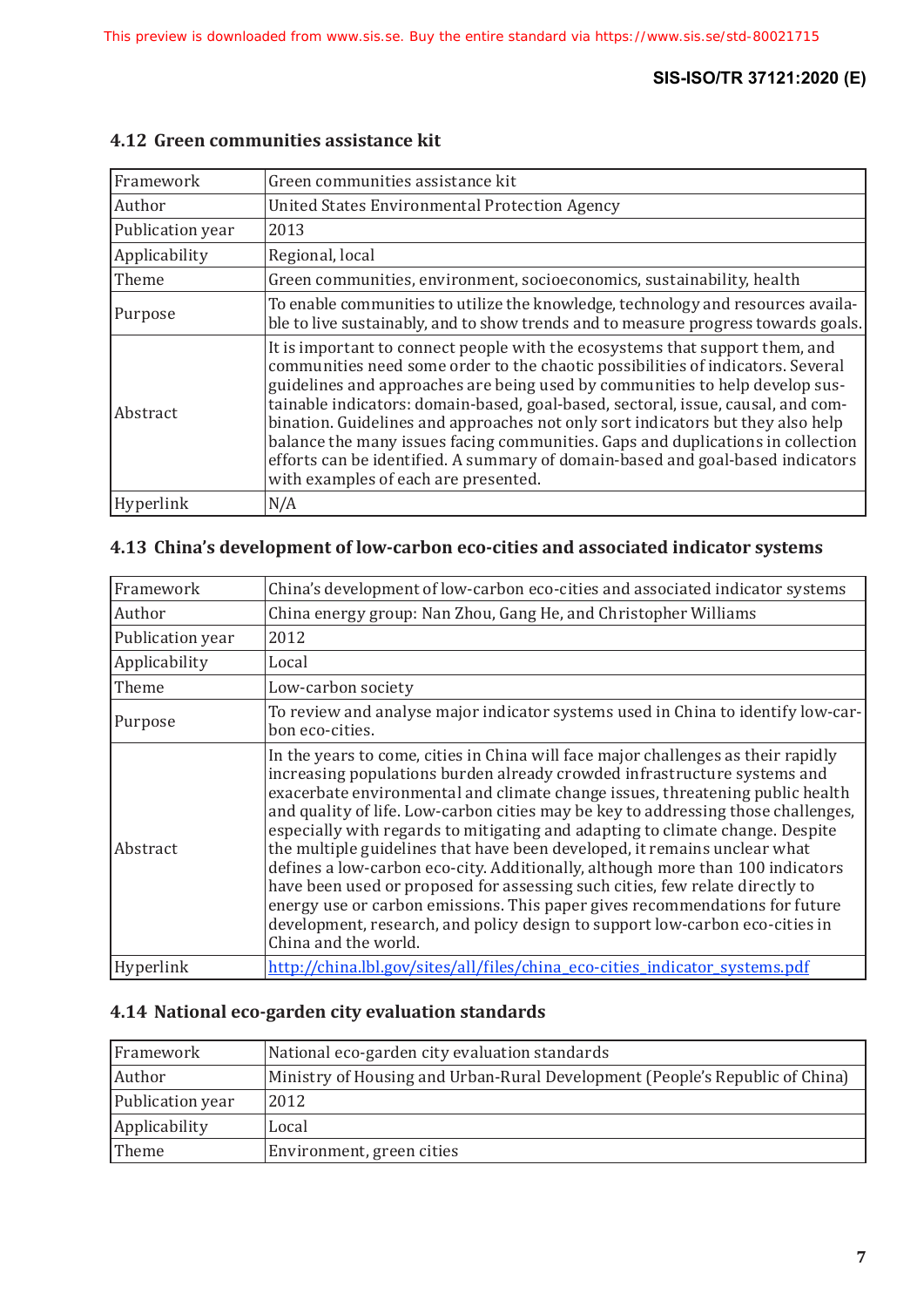| Purpose   | To promote job creation, harmony with nature, conservation, environmental<br>awareness, and good reporting and to strengthen supervision and management<br>of the Eco-garden city program.                                                                                                                                                                                                                                                                    |
|-----------|---------------------------------------------------------------------------------------------------------------------------------------------------------------------------------------------------------------------------------------------------------------------------------------------------------------------------------------------------------------------------------------------------------------------------------------------------------------|
| Abstract  | The Eco-garden city has been developed as a higher standard of urban develop-<br>ment, in order to promote the development of an environmentally friendly soci-<br>ety. Eco-garden cities should develop comprehensive ecological urban develop-<br>ment strategies, include a complete green space system, promote a good urban<br>environment, and display exemplary implementation of all planning, ecological,<br>and environmental laws and regulations. |
| Hyperlink | N/A                                                                                                                                                                                                                                                                                                                                                                                                                                                           |

## **4.15 Sustainable approach for social housing in Brazil (Selo Casa Azul CAIXA)**

| Framework        | Sustainable approach for social housing in Brazil (Selo Casa Azul CAIXA)                                                                                                                                                                                                                                                                                                                                                                                                                                          |
|------------------|-------------------------------------------------------------------------------------------------------------------------------------------------------------------------------------------------------------------------------------------------------------------------------------------------------------------------------------------------------------------------------------------------------------------------------------------------------------------------------------------------------------------|
| Author           | Cristina Hana Shoji, Christiano Pereira and Lourdes Cristina Printes                                                                                                                                                                                                                                                                                                                                                                                                                                              |
| Publication year | 2013                                                                                                                                                                                                                                                                                                                                                                                                                                                                                                              |
| Applicability    | Local                                                                                                                                                                                                                                                                                                                                                                                                                                                                                                             |
| Theme            | Social sustainability                                                                                                                                                                                                                                                                                                                                                                                                                                                                                             |
| Purpose          | To encourage the rational use of natural resources in the construction of housing,<br>to reduce the maintenance costs of developments and the monthly expenses of<br>dwellers, and to promote the awareness of developers and dwellers on the advan-<br>tages of sustainable construction.                                                                                                                                                                                                                        |
| Abstract         | Selo Casa Azul CAIXA is the first system for classifying sustainable projects in<br>Brazil and was developed for Brazilian housing construction projects. The system<br>incorporates six categories: urban quality, thermal comfort, energy efficiency,<br>materials and resources, water efficiency, and social practices. The system offers<br>benefits including improved quality of life and health, better conditions for em-<br>ployment and economic growth, and heightened energy efficiency and savings. |
| Hyperlink        | http://www.worldgbc.org/files/8813/6909/2853/Brazil Presentation<br>Sustainable Social Housing.pdf                                                                                                                                                                                                                                                                                                                                                                                                                |

### **4.16 Public environmental accounting: International context, trends and concrete examples [City and Local Environmental Accounting and Reporting (CLEAR)]**

| Framework        | Public environmental accounting: International context, trends and concrete<br>examples (CLEAR: City and Local Environmental Accounting and Reporting)                                                                                                                                                                                                                                                                                                                                                                                                                                                                   |
|------------------|--------------------------------------------------------------------------------------------------------------------------------------------------------------------------------------------------------------------------------------------------------------------------------------------------------------------------------------------------------------------------------------------------------------------------------------------------------------------------------------------------------------------------------------------------------------------------------------------------------------------------|
| Author           | Les Eco Maires association                                                                                                                                                                                                                                                                                                                                                                                                                                                                                                                                                                                               |
| Publication year | 2004                                                                                                                                                                                                                                                                                                                                                                                                                                                                                                                                                                                                                     |
| Applicability    | Regional, local                                                                                                                                                                                                                                                                                                                                                                                                                                                                                                                                                                                                          |
| Theme            | Sustainability                                                                                                                                                                                                                                                                                                                                                                                                                                                                                                                                                                                                           |
| Purpose          | To present trends and public administration tools for fostering sustainable de-<br>velopment.                                                                                                                                                                                                                                                                                                                                                                                                                                                                                                                            |
| Abstract         | The Eco Maires association participates in the CLEAR program and its mission<br>is to propagate the project and promote it internationally. CLEAR is a program<br>for improving local governance and integrating environmental policies with<br>socioeconomic policies. Because in the environmental sciences every piece of<br>knowledge, every action, and every term take on meaning through the system of<br>relationships in which they are used, it becomes essential to understand not only<br>what is being done, but also why, i.e. what are the concepts, principles and values<br>on which actions are based. |
| Hyperlink        | http://www.agenda21.ra.it/clear-life/CLEARen/contest/synth-en.pdf                                                                                                                                                                                                                                                                                                                                                                                                                                                                                                                                                        |